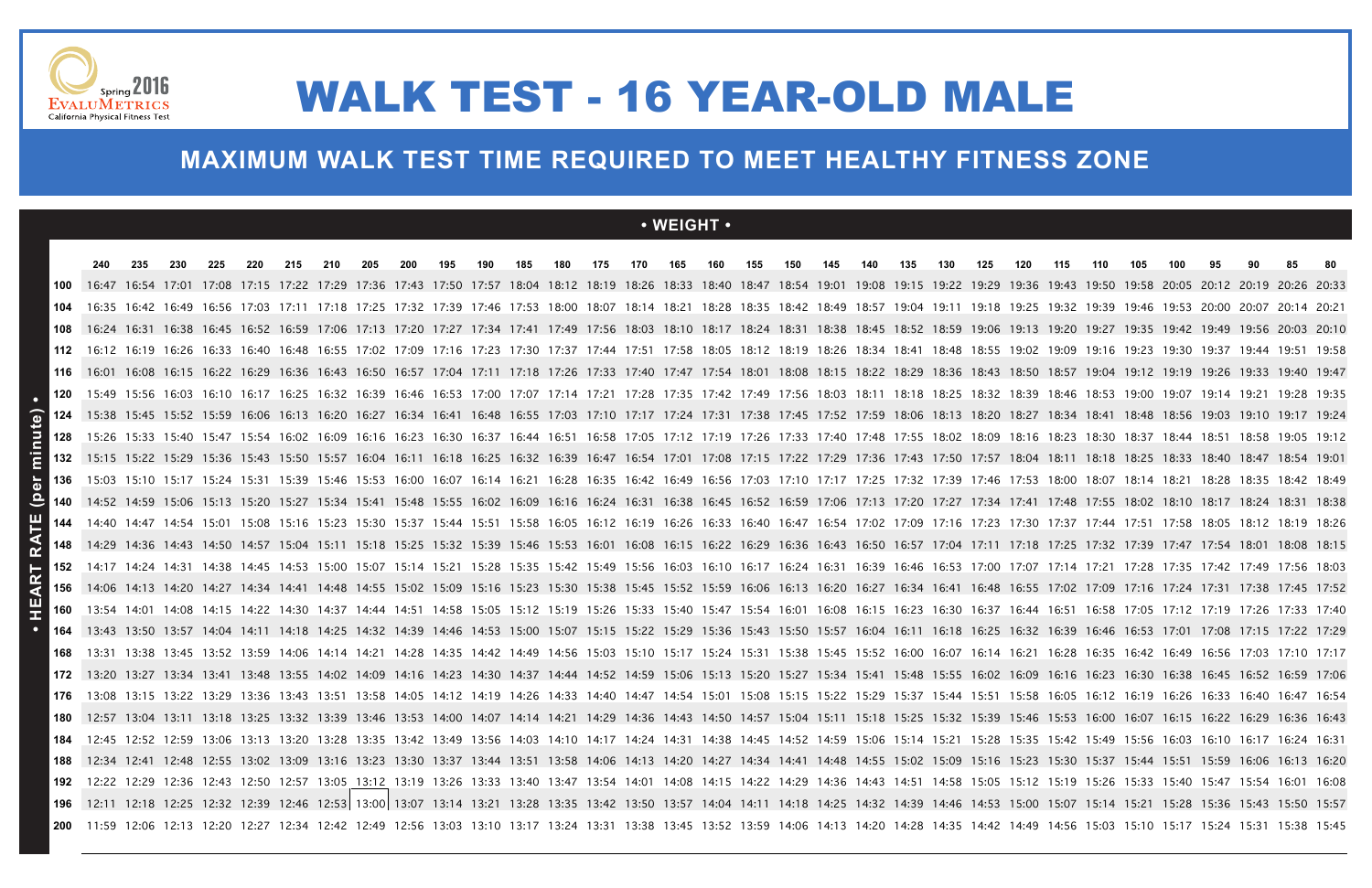

### **MAXIMUM WALK TEST TIME REQUIRED TO MEET HEALTHY FITNESS ZONE**

### **• WEIGHT •**

# WALK TEST - 15 YEAR-OLD MALE

| 240 | 235 | 230 | 225 | 220 | 215 | 210 | 205 | 200 | 195 | 190 | 185 | 180 | 175 | 170 | 165 | 160 | 155 | 150 | 145 | 140 | 135 | 130 | 125 | 120 | 115 | 110 | 105 | 100 | 95 | 90. | 85 | -80                                                                                                                                                                                                                                                                                                                                                                                                                                                                                                                                                                                                                                                                                                                                                                                                                                                                                                                                                                                                                                                                                                                                                                                                                                                                                                                                                                                                                                                                                                                                                                                                                                                                                                                                                                                                                                                                                                                                                                                                                                                                                                                                                                                                                                                                                                                                                                                                                                                                                                                                                                                                                                                                                                                                                                                                                                                                                                                                                                                                                                                                                                                                                                                                                                                                                                                                                                                                                                                                                                                                                                                                                                                                                                                                                                                                                                                                                                                                                                                                                                                                                                                                                                                                                                                                                                                                                                                                                                                                                                                                                                                                                                                                                                                                                                                                                                                                                                                                                                                                                                                                                                                                                                                                                                                                                                                                                                                                                                                                                              |
|-----|-----|-----|-----|-----|-----|-----|-----|-----|-----|-----|-----|-----|-----|-----|-----|-----|-----|-----|-----|-----|-----|-----|-----|-----|-----|-----|-----|-----|----|-----|----|--------------------------------------------------------------------------------------------------------------------------------------------------------------------------------------------------------------------------------------------------------------------------------------------------------------------------------------------------------------------------------------------------------------------------------------------------------------------------------------------------------------------------------------------------------------------------------------------------------------------------------------------------------------------------------------------------------------------------------------------------------------------------------------------------------------------------------------------------------------------------------------------------------------------------------------------------------------------------------------------------------------------------------------------------------------------------------------------------------------------------------------------------------------------------------------------------------------------------------------------------------------------------------------------------------------------------------------------------------------------------------------------------------------------------------------------------------------------------------------------------------------------------------------------------------------------------------------------------------------------------------------------------------------------------------------------------------------------------------------------------------------------------------------------------------------------------------------------------------------------------------------------------------------------------------------------------------------------------------------------------------------------------------------------------------------------------------------------------------------------------------------------------------------------------------------------------------------------------------------------------------------------------------------------------------------------------------------------------------------------------------------------------------------------------------------------------------------------------------------------------------------------------------------------------------------------------------------------------------------------------------------------------------------------------------------------------------------------------------------------------------------------------------------------------------------------------------------------------------------------------------------------------------------------------------------------------------------------------------------------------------------------------------------------------------------------------------------------------------------------------------------------------------------------------------------------------------------------------------------------------------------------------------------------------------------------------------------------------------------------------------------------------------------------------------------------------------------------------------------------------------------------------------------------------------------------------------------------------------------------------------------------------------------------------------------------------------------------------------------------------------------------------------------------------------------------------------------------------------------------------------------------------------------------------------------------------------------------------------------------------------------------------------------------------------------------------------------------------------------------------------------------------------------------------------------------------------------------------------------------------------------------------------------------------------------------------------------------------------------------------------------------------------------------------------------------------------------------------------------------------------------------------------------------------------------------------------------------------------------------------------------------------------------------------------------------------------------------------------------------------------------------------------------------------------------------------------------------------------------------------------------------------------------------------------------------------------------------------------------------------------------------------------------------------------------------------------------------------------------------------------------------------------------------------------------------------------------------------------------------------------------------------------------------------------------------------------------------------------------------------------------------------------------------------------------------------------------------------------------------------|
|     |     |     |     |     |     |     |     |     |     |     |     |     |     |     |     |     |     |     |     |     |     |     |     |     |     |     |     |     |    |     |    |                                                                                                                                                                                                                                                                                                                                                                                                                                                                                                                                                                                                                                                                                                                                                                                                                                                                                                                                                                                                                                                                                                                                                                                                                                                                                                                                                                                                                                                                                                                                                                                                                                                                                                                                                                                                                                                                                                                                                                                                                                                                                                                                                                                                                                                                                                                                                                                                                                                                                                                                                                                                                                                                                                                                                                                                                                                                                                                                                                                                                                                                                                                                                                                                                                                                                                                                                                                                                                                                                                                                                                                                                                                                                                                                                                                                                                                                                                                                                                                                                                                                                                                                                                                                                                                                                                                                                                                                                                                                                                                                                                                                                                                                                                                                                                                                                                                                                                                                                                                                                                                                                                                                                                                                                                                                                                                                                                                                                                                                                                  |
|     |     |     |     |     |     |     |     |     |     |     |     |     |     |     |     |     |     |     |     |     |     |     |     |     |     |     |     |     |    |     |    |                                                                                                                                                                                                                                                                                                                                                                                                                                                                                                                                                                                                                                                                                                                                                                                                                                                                                                                                                                                                                                                                                                                                                                                                                                                                                                                                                                                                                                                                                                                                                                                                                                                                                                                                                                                                                                                                                                                                                                                                                                                                                                                                                                                                                                                                                                                                                                                                                                                                                                                                                                                                                                                                                                                                                                                                                                                                                                                                                                                                                                                                                                                                                                                                                                                                                                                                                                                                                                                                                                                                                                                                                                                                                                                                                                                                                                                                                                                                                                                                                                                                                                                                                                                                                                                                                                                                                                                                                                                                                                                                                                                                                                                                                                                                                                                                                                                                                                                                                                                                                                                                                                                                                                                                                                                                                                                                                                                                                                                                                                  |
|     |     |     |     |     |     |     |     |     |     |     |     |     |     |     |     |     |     |     |     |     |     |     |     |     |     |     |     |     |    |     |    |                                                                                                                                                                                                                                                                                                                                                                                                                                                                                                                                                                                                                                                                                                                                                                                                                                                                                                                                                                                                                                                                                                                                                                                                                                                                                                                                                                                                                                                                                                                                                                                                                                                                                                                                                                                                                                                                                                                                                                                                                                                                                                                                                                                                                                                                                                                                                                                                                                                                                                                                                                                                                                                                                                                                                                                                                                                                                                                                                                                                                                                                                                                                                                                                                                                                                                                                                                                                                                                                                                                                                                                                                                                                                                                                                                                                                                                                                                                                                                                                                                                                                                                                                                                                                                                                                                                                                                                                                                                                                                                                                                                                                                                                                                                                                                                                                                                                                                                                                                                                                                                                                                                                                                                                                                                                                                                                                                                                                                                                                                  |
|     |     |     |     |     |     |     |     |     |     |     |     |     |     |     |     |     |     |     |     |     |     |     |     |     |     |     |     |     |    |     |    |                                                                                                                                                                                                                                                                                                                                                                                                                                                                                                                                                                                                                                                                                                                                                                                                                                                                                                                                                                                                                                                                                                                                                                                                                                                                                                                                                                                                                                                                                                                                                                                                                                                                                                                                                                                                                                                                                                                                                                                                                                                                                                                                                                                                                                                                                                                                                                                                                                                                                                                                                                                                                                                                                                                                                                                                                                                                                                                                                                                                                                                                                                                                                                                                                                                                                                                                                                                                                                                                                                                                                                                                                                                                                                                                                                                                                                                                                                                                                                                                                                                                                                                                                                                                                                                                                                                                                                                                                                                                                                                                                                                                                                                                                                                                                                                                                                                                                                                                                                                                                                                                                                                                                                                                                                                                                                                                                                                                                                                                                                  |
|     |     |     |     |     |     |     |     |     |     |     |     |     |     |     |     |     |     |     |     |     |     |     |     |     |     |     |     |     |    |     |    |                                                                                                                                                                                                                                                                                                                                                                                                                                                                                                                                                                                                                                                                                                                                                                                                                                                                                                                                                                                                                                                                                                                                                                                                                                                                                                                                                                                                                                                                                                                                                                                                                                                                                                                                                                                                                                                                                                                                                                                                                                                                                                                                                                                                                                                                                                                                                                                                                                                                                                                                                                                                                                                                                                                                                                                                                                                                                                                                                                                                                                                                                                                                                                                                                                                                                                                                                                                                                                                                                                                                                                                                                                                                                                                                                                                                                                                                                                                                                                                                                                                                                                                                                                                                                                                                                                                                                                                                                                                                                                                                                                                                                                                                                                                                                                                                                                                                                                                                                                                                                                                                                                                                                                                                                                                                                                                                                                                                                                                                                                  |
|     |     |     |     |     |     |     |     |     |     |     |     |     |     |     |     |     |     |     |     |     |     |     |     |     |     |     |     |     |    |     |    |                                                                                                                                                                                                                                                                                                                                                                                                                                                                                                                                                                                                                                                                                                                                                                                                                                                                                                                                                                                                                                                                                                                                                                                                                                                                                                                                                                                                                                                                                                                                                                                                                                                                                                                                                                                                                                                                                                                                                                                                                                                                                                                                                                                                                                                                                                                                                                                                                                                                                                                                                                                                                                                                                                                                                                                                                                                                                                                                                                                                                                                                                                                                                                                                                                                                                                                                                                                                                                                                                                                                                                                                                                                                                                                                                                                                                                                                                                                                                                                                                                                                                                                                                                                                                                                                                                                                                                                                                                                                                                                                                                                                                                                                                                                                                                                                                                                                                                                                                                                                                                                                                                                                                                                                                                                                                                                                                                                                                                                                                                  |
|     |     |     |     |     |     |     |     |     |     |     |     |     |     |     |     |     |     |     |     |     |     |     |     |     |     |     |     |     |    |     |    |                                                                                                                                                                                                                                                                                                                                                                                                                                                                                                                                                                                                                                                                                                                                                                                                                                                                                                                                                                                                                                                                                                                                                                                                                                                                                                                                                                                                                                                                                                                                                                                                                                                                                                                                                                                                                                                                                                                                                                                                                                                                                                                                                                                                                                                                                                                                                                                                                                                                                                                                                                                                                                                                                                                                                                                                                                                                                                                                                                                                                                                                                                                                                                                                                                                                                                                                                                                                                                                                                                                                                                                                                                                                                                                                                                                                                                                                                                                                                                                                                                                                                                                                                                                                                                                                                                                                                                                                                                                                                                                                                                                                                                                                                                                                                                                                                                                                                                                                                                                                                                                                                                                                                                                                                                                                                                                                                                                                                                                                                                  |
|     |     |     |     |     |     |     |     |     |     |     |     |     |     |     |     |     |     |     |     |     |     |     |     |     |     |     |     |     |    |     |    |                                                                                                                                                                                                                                                                                                                                                                                                                                                                                                                                                                                                                                                                                                                                                                                                                                                                                                                                                                                                                                                                                                                                                                                                                                                                                                                                                                                                                                                                                                                                                                                                                                                                                                                                                                                                                                                                                                                                                                                                                                                                                                                                                                                                                                                                                                                                                                                                                                                                                                                                                                                                                                                                                                                                                                                                                                                                                                                                                                                                                                                                                                                                                                                                                                                                                                                                                                                                                                                                                                                                                                                                                                                                                                                                                                                                                                                                                                                                                                                                                                                                                                                                                                                                                                                                                                                                                                                                                                                                                                                                                                                                                                                                                                                                                                                                                                                                                                                                                                                                                                                                                                                                                                                                                                                                                                                                                                                                                                                                                                  |
|     |     |     |     |     |     |     |     |     |     |     |     |     |     |     |     |     |     |     |     |     |     |     |     |     |     |     |     |     |    |     |    |                                                                                                                                                                                                                                                                                                                                                                                                                                                                                                                                                                                                                                                                                                                                                                                                                                                                                                                                                                                                                                                                                                                                                                                                                                                                                                                                                                                                                                                                                                                                                                                                                                                                                                                                                                                                                                                                                                                                                                                                                                                                                                                                                                                                                                                                                                                                                                                                                                                                                                                                                                                                                                                                                                                                                                                                                                                                                                                                                                                                                                                                                                                                                                                                                                                                                                                                                                                                                                                                                                                                                                                                                                                                                                                                                                                                                                                                                                                                                                                                                                                                                                                                                                                                                                                                                                                                                                                                                                                                                                                                                                                                                                                                                                                                                                                                                                                                                                                                                                                                                                                                                                                                                                                                                                                                                                                                                                                                                                                                                                  |
|     |     |     |     |     |     |     |     |     |     |     |     |     |     |     |     |     |     |     |     |     |     |     |     |     |     |     |     |     |    |     |    |                                                                                                                                                                                                                                                                                                                                                                                                                                                                                                                                                                                                                                                                                                                                                                                                                                                                                                                                                                                                                                                                                                                                                                                                                                                                                                                                                                                                                                                                                                                                                                                                                                                                                                                                                                                                                                                                                                                                                                                                                                                                                                                                                                                                                                                                                                                                                                                                                                                                                                                                                                                                                                                                                                                                                                                                                                                                                                                                                                                                                                                                                                                                                                                                                                                                                                                                                                                                                                                                                                                                                                                                                                                                                                                                                                                                                                                                                                                                                                                                                                                                                                                                                                                                                                                                                                                                                                                                                                                                                                                                                                                                                                                                                                                                                                                                                                                                                                                                                                                                                                                                                                                                                                                                                                                                                                                                                                                                                                                                                                  |
|     |     |     |     |     |     |     |     |     |     |     |     |     |     |     |     |     |     |     |     |     |     |     |     |     |     |     |     |     |    |     |    |                                                                                                                                                                                                                                                                                                                                                                                                                                                                                                                                                                                                                                                                                                                                                                                                                                                                                                                                                                                                                                                                                                                                                                                                                                                                                                                                                                                                                                                                                                                                                                                                                                                                                                                                                                                                                                                                                                                                                                                                                                                                                                                                                                                                                                                                                                                                                                                                                                                                                                                                                                                                                                                                                                                                                                                                                                                                                                                                                                                                                                                                                                                                                                                                                                                                                                                                                                                                                                                                                                                                                                                                                                                                                                                                                                                                                                                                                                                                                                                                                                                                                                                                                                                                                                                                                                                                                                                                                                                                                                                                                                                                                                                                                                                                                                                                                                                                                                                                                                                                                                                                                                                                                                                                                                                                                                                                                                                                                                                                                                  |
|     |     |     |     |     |     |     |     |     |     |     |     |     |     |     |     |     |     |     |     |     |     |     |     |     |     |     |     |     |    |     |    |                                                                                                                                                                                                                                                                                                                                                                                                                                                                                                                                                                                                                                                                                                                                                                                                                                                                                                                                                                                                                                                                                                                                                                                                                                                                                                                                                                                                                                                                                                                                                                                                                                                                                                                                                                                                                                                                                                                                                                                                                                                                                                                                                                                                                                                                                                                                                                                                                                                                                                                                                                                                                                                                                                                                                                                                                                                                                                                                                                                                                                                                                                                                                                                                                                                                                                                                                                                                                                                                                                                                                                                                                                                                                                                                                                                                                                                                                                                                                                                                                                                                                                                                                                                                                                                                                                                                                                                                                                                                                                                                                                                                                                                                                                                                                                                                                                                                                                                                                                                                                                                                                                                                                                                                                                                                                                                                                                                                                                                                                                  |
|     |     |     |     |     |     |     |     |     |     |     |     |     |     |     |     |     |     |     |     |     |     |     |     |     |     |     |     |     |    |     |    |                                                                                                                                                                                                                                                                                                                                                                                                                                                                                                                                                                                                                                                                                                                                                                                                                                                                                                                                                                                                                                                                                                                                                                                                                                                                                                                                                                                                                                                                                                                                                                                                                                                                                                                                                                                                                                                                                                                                                                                                                                                                                                                                                                                                                                                                                                                                                                                                                                                                                                                                                                                                                                                                                                                                                                                                                                                                                                                                                                                                                                                                                                                                                                                                                                                                                                                                                                                                                                                                                                                                                                                                                                                                                                                                                                                                                                                                                                                                                                                                                                                                                                                                                                                                                                                                                                                                                                                                                                                                                                                                                                                                                                                                                                                                                                                                                                                                                                                                                                                                                                                                                                                                                                                                                                                                                                                                                                                                                                                                                                  |
|     |     |     |     |     |     |     |     |     |     |     |     |     |     |     |     |     |     |     |     |     |     |     |     |     |     |     |     |     |    |     |    |                                                                                                                                                                                                                                                                                                                                                                                                                                                                                                                                                                                                                                                                                                                                                                                                                                                                                                                                                                                                                                                                                                                                                                                                                                                                                                                                                                                                                                                                                                                                                                                                                                                                                                                                                                                                                                                                                                                                                                                                                                                                                                                                                                                                                                                                                                                                                                                                                                                                                                                                                                                                                                                                                                                                                                                                                                                                                                                                                                                                                                                                                                                                                                                                                                                                                                                                                                                                                                                                                                                                                                                                                                                                                                                                                                                                                                                                                                                                                                                                                                                                                                                                                                                                                                                                                                                                                                                                                                                                                                                                                                                                                                                                                                                                                                                                                                                                                                                                                                                                                                                                                                                                                                                                                                                                                                                                                                                                                                                                                                  |
|     |     |     |     |     |     |     |     |     |     |     |     |     |     |     |     |     |     |     |     |     |     |     |     |     |     |     |     |     |    |     |    |                                                                                                                                                                                                                                                                                                                                                                                                                                                                                                                                                                                                                                                                                                                                                                                                                                                                                                                                                                                                                                                                                                                                                                                                                                                                                                                                                                                                                                                                                                                                                                                                                                                                                                                                                                                                                                                                                                                                                                                                                                                                                                                                                                                                                                                                                                                                                                                                                                                                                                                                                                                                                                                                                                                                                                                                                                                                                                                                                                                                                                                                                                                                                                                                                                                                                                                                                                                                                                                                                                                                                                                                                                                                                                                                                                                                                                                                                                                                                                                                                                                                                                                                                                                                                                                                                                                                                                                                                                                                                                                                                                                                                                                                                                                                                                                                                                                                                                                                                                                                                                                                                                                                                                                                                                                                                                                                                                                                                                                                                                  |
|     |     |     |     |     |     |     |     |     |     |     |     |     |     |     |     |     |     |     |     |     |     |     |     |     |     |     |     |     |    |     |    |                                                                                                                                                                                                                                                                                                                                                                                                                                                                                                                                                                                                                                                                                                                                                                                                                                                                                                                                                                                                                                                                                                                                                                                                                                                                                                                                                                                                                                                                                                                                                                                                                                                                                                                                                                                                                                                                                                                                                                                                                                                                                                                                                                                                                                                                                                                                                                                                                                                                                                                                                                                                                                                                                                                                                                                                                                                                                                                                                                                                                                                                                                                                                                                                                                                                                                                                                                                                                                                                                                                                                                                                                                                                                                                                                                                                                                                                                                                                                                                                                                                                                                                                                                                                                                                                                                                                                                                                                                                                                                                                                                                                                                                                                                                                                                                                                                                                                                                                                                                                                                                                                                                                                                                                                                                                                                                                                                                                                                                                                                  |
|     |     |     |     |     |     |     |     |     |     |     |     |     |     |     |     |     |     |     |     |     |     |     |     |     |     |     |     |     |    |     |    |                                                                                                                                                                                                                                                                                                                                                                                                                                                                                                                                                                                                                                                                                                                                                                                                                                                                                                                                                                                                                                                                                                                                                                                                                                                                                                                                                                                                                                                                                                                                                                                                                                                                                                                                                                                                                                                                                                                                                                                                                                                                                                                                                                                                                                                                                                                                                                                                                                                                                                                                                                                                                                                                                                                                                                                                                                                                                                                                                                                                                                                                                                                                                                                                                                                                                                                                                                                                                                                                                                                                                                                                                                                                                                                                                                                                                                                                                                                                                                                                                                                                                                                                                                                                                                                                                                                                                                                                                                                                                                                                                                                                                                                                                                                                                                                                                                                                                                                                                                                                                                                                                                                                                                                                                                                                                                                                                                                                                                                                                                  |
|     |     |     |     |     |     |     |     |     |     |     |     |     |     |     |     |     |     |     |     |     |     |     |     |     |     |     |     |     |    |     |    |                                                                                                                                                                                                                                                                                                                                                                                                                                                                                                                                                                                                                                                                                                                                                                                                                                                                                                                                                                                                                                                                                                                                                                                                                                                                                                                                                                                                                                                                                                                                                                                                                                                                                                                                                                                                                                                                                                                                                                                                                                                                                                                                                                                                                                                                                                                                                                                                                                                                                                                                                                                                                                                                                                                                                                                                                                                                                                                                                                                                                                                                                                                                                                                                                                                                                                                                                                                                                                                                                                                                                                                                                                                                                                                                                                                                                                                                                                                                                                                                                                                                                                                                                                                                                                                                                                                                                                                                                                                                                                                                                                                                                                                                                                                                                                                                                                                                                                                                                                                                                                                                                                                                                                                                                                                                                                                                                                                                                                                                                                  |
|     |     |     |     |     |     |     |     |     |     |     |     |     |     |     |     |     |     |     |     |     |     |     |     |     |     |     |     |     |    |     |    |                                                                                                                                                                                                                                                                                                                                                                                                                                                                                                                                                                                                                                                                                                                                                                                                                                                                                                                                                                                                                                                                                                                                                                                                                                                                                                                                                                                                                                                                                                                                                                                                                                                                                                                                                                                                                                                                                                                                                                                                                                                                                                                                                                                                                                                                                                                                                                                                                                                                                                                                                                                                                                                                                                                                                                                                                                                                                                                                                                                                                                                                                                                                                                                                                                                                                                                                                                                                                                                                                                                                                                                                                                                                                                                                                                                                                                                                                                                                                                                                                                                                                                                                                                                                                                                                                                                                                                                                                                                                                                                                                                                                                                                                                                                                                                                                                                                                                                                                                                                                                                                                                                                                                                                                                                                                                                                                                                                                                                                                                                  |
|     |     |     |     |     |     |     |     |     |     |     |     |     |     |     |     |     |     |     |     |     |     |     |     |     |     |     |     |     |    |     |    |                                                                                                                                                                                                                                                                                                                                                                                                                                                                                                                                                                                                                                                                                                                                                                                                                                                                                                                                                                                                                                                                                                                                                                                                                                                                                                                                                                                                                                                                                                                                                                                                                                                                                                                                                                                                                                                                                                                                                                                                                                                                                                                                                                                                                                                                                                                                                                                                                                                                                                                                                                                                                                                                                                                                                                                                                                                                                                                                                                                                                                                                                                                                                                                                                                                                                                                                                                                                                                                                                                                                                                                                                                                                                                                                                                                                                                                                                                                                                                                                                                                                                                                                                                                                                                                                                                                                                                                                                                                                                                                                                                                                                                                                                                                                                                                                                                                                                                                                                                                                                                                                                                                                                                                                                                                                                                                                                                                                                                                                                                  |
|     |     |     |     |     |     |     |     |     |     |     |     |     |     |     |     |     |     |     |     |     |     |     |     |     |     |     |     |     |    |     |    |                                                                                                                                                                                                                                                                                                                                                                                                                                                                                                                                                                                                                                                                                                                                                                                                                                                                                                                                                                                                                                                                                                                                                                                                                                                                                                                                                                                                                                                                                                                                                                                                                                                                                                                                                                                                                                                                                                                                                                                                                                                                                                                                                                                                                                                                                                                                                                                                                                                                                                                                                                                                                                                                                                                                                                                                                                                                                                                                                                                                                                                                                                                                                                                                                                                                                                                                                                                                                                                                                                                                                                                                                                                                                                                                                                                                                                                                                                                                                                                                                                                                                                                                                                                                                                                                                                                                                                                                                                                                                                                                                                                                                                                                                                                                                                                                                                                                                                                                                                                                                                                                                                                                                                                                                                                                                                                                                                                                                                                                                                  |
|     |     |     |     |     |     |     |     |     |     |     |     |     |     |     |     |     |     |     |     |     |     |     |     |     |     |     |     |     |    |     |    |                                                                                                                                                                                                                                                                                                                                                                                                                                                                                                                                                                                                                                                                                                                                                                                                                                                                                                                                                                                                                                                                                                                                                                                                                                                                                                                                                                                                                                                                                                                                                                                                                                                                                                                                                                                                                                                                                                                                                                                                                                                                                                                                                                                                                                                                                                                                                                                                                                                                                                                                                                                                                                                                                                                                                                                                                                                                                                                                                                                                                                                                                                                                                                                                                                                                                                                                                                                                                                                                                                                                                                                                                                                                                                                                                                                                                                                                                                                                                                                                                                                                                                                                                                                                                                                                                                                                                                                                                                                                                                                                                                                                                                                                                                                                                                                                                                                                                                                                                                                                                                                                                                                                                                                                                                                                                                                                                                                                                                                                                                  |
|     |     |     |     |     |     |     |     |     |     |     |     |     |     |     |     |     |     |     |     |     |     |     |     |     |     |     |     |     |    |     |    |                                                                                                                                                                                                                                                                                                                                                                                                                                                                                                                                                                                                                                                                                                                                                                                                                                                                                                                                                                                                                                                                                                                                                                                                                                                                                                                                                                                                                                                                                                                                                                                                                                                                                                                                                                                                                                                                                                                                                                                                                                                                                                                                                                                                                                                                                                                                                                                                                                                                                                                                                                                                                                                                                                                                                                                                                                                                                                                                                                                                                                                                                                                                                                                                                                                                                                                                                                                                                                                                                                                                                                                                                                                                                                                                                                                                                                                                                                                                                                                                                                                                                                                                                                                                                                                                                                                                                                                                                                                                                                                                                                                                                                                                                                                                                                                                                                                                                                                                                                                                                                                                                                                                                                                                                                                                                                                                                                                                                                                                                                  |
|     |     |     |     |     |     |     |     |     |     |     |     |     |     |     |     |     |     |     |     |     |     |     |     |     |     |     |     |     |    |     |    |                                                                                                                                                                                                                                                                                                                                                                                                                                                                                                                                                                                                                                                                                                                                                                                                                                                                                                                                                                                                                                                                                                                                                                                                                                                                                                                                                                                                                                                                                                                                                                                                                                                                                                                                                                                                                                                                                                                                                                                                                                                                                                                                                                                                                                                                                                                                                                                                                                                                                                                                                                                                                                                                                                                                                                                                                                                                                                                                                                                                                                                                                                                                                                                                                                                                                                                                                                                                                                                                                                                                                                                                                                                                                                                                                                                                                                                                                                                                                                                                                                                                                                                                                                                                                                                                                                                                                                                                                                                                                                                                                                                                                                                                                                                                                                                                                                                                                                                                                                                                                                                                                                                                                                                                                                                                                                                                                                                                                                                                                                  |
|     |     |     |     |     |     |     |     |     |     |     |     |     |     |     |     |     |     |     |     |     |     |     |     |     |     |     |     |     |    |     |    |                                                                                                                                                                                                                                                                                                                                                                                                                                                                                                                                                                                                                                                                                                                                                                                                                                                                                                                                                                                                                                                                                                                                                                                                                                                                                                                                                                                                                                                                                                                                                                                                                                                                                                                                                                                                                                                                                                                                                                                                                                                                                                                                                                                                                                                                                                                                                                                                                                                                                                                                                                                                                                                                                                                                                                                                                                                                                                                                                                                                                                                                                                                                                                                                                                                                                                                                                                                                                                                                                                                                                                                                                                                                                                                                                                                                                                                                                                                                                                                                                                                                                                                                                                                                                                                                                                                                                                                                                                                                                                                                                                                                                                                                                                                                                                                                                                                                                                                                                                                                                                                                                                                                                                                                                                                                                                                                                                                                                                                                                                  |
|     |     |     |     |     |     |     |     |     |     |     |     |     |     |     |     |     |     |     |     |     |     |     |     |     |     |     |     |     |    |     |    |                                                                                                                                                                                                                                                                                                                                                                                                                                                                                                                                                                                                                                                                                                                                                                                                                                                                                                                                                                                                                                                                                                                                                                                                                                                                                                                                                                                                                                                                                                                                                                                                                                                                                                                                                                                                                                                                                                                                                                                                                                                                                                                                                                                                                                                                                                                                                                                                                                                                                                                                                                                                                                                                                                                                                                                                                                                                                                                                                                                                                                                                                                                                                                                                                                                                                                                                                                                                                                                                                                                                                                                                                                                                                                                                                                                                                                                                                                                                                                                                                                                                                                                                                                                                                                                                                                                                                                                                                                                                                                                                                                                                                                                                                                                                                                                                                                                                                                                                                                                                                                                                                                                                                                                                                                                                                                                                                                                                                                                                                                  |
|     |     |     |     |     |     |     |     |     |     |     |     |     |     |     |     |     |     |     |     |     |     |     |     |     |     |     |     |     |    |     |    | 17:03 17:10 17:17 17:24 17:31 17:38 17:45 17:53 18:00 18:07 18:14 18:21 18:28 18:35 18:42 18:49 18:56 19:03 19:10 19:17 19:24 19:31 19:39 19:46 19:53 20:00 20:07 20:14 20:21 20:28 20:42 20:42 20:49<br>16:52 16:59 17:06 17:13 17:20 17:27 17:34 17:41 17:48 17:55 18:02 18:09 18:16 18:23 18:30 18:38 18:45 18:52 18:59 19:06 19:13 19:20 19:27 19:34 19:41 19:48 19:55 20:02 20:09 20:16 20:24 20:31 20:38<br>16:40 16:47 16:54 17:01 17:08 17:15 17:22 17:30 17:37 17:44 17:51 17:58 18:05 18:12 18:19 18:26 18:33 18:40 18:47 18:54 19:01 19:08 19:15 19:30 19:37 19:44 19:51 19:58 20:05 20:12 20:19 20:26<br>16:29 16:36 16:43 16:50 16:57 17:04 17:11 17:18 17:25 17:32 17:39 17:46 17:53 18:00 18:07 18:15 18:22 18:29 18:36 18:43 18:50 18:57 19:04 19:11 19:18 19:25 19:32 19:39 19:46 19:53 20:01 20:08 20:15<br>16:17 16:24 16:31 16:38 16:45 16:52 16:59 17:06 17:14 17:21 17:28 17:35 17:42 17:49 17:56 18:03 18:10 18:17 18:24 18:31 18:38 18:45 18:52 19:00 19:07 19:14 19:21 19:28 19:42 19:42 19:49 19:49 19:56 20:03<br>16:06 16:13 16:20 16:27 16:34 16:41 16:48 16:55 17:02 17:09 17:16 17:23 17:30 17:37 17:44 17:52 17:59 18:06 18:13 18:20 18:27 18:34 18:41 18:48 18:55 19:02 19:09 19:16 19:23 19:30 19:38 19:45 19:52<br>15:54 16:01 16:08 16:15 16:22 16:29 16:36 16:43 16:51 16:58 17:05 17:12 17:19 17:26 17:33 17:40 17:47 17:54 18:01 18:08 18:15 18:22 18:29 18:37 18:44 18:51 18:58 19:05 19:12 19:19 19:26 19:33 19:40 17:47 17:54 18:01 18:08 1<br>15:43 15:50 15:57 16:04 16:11 16:18 16:25 16:32 16:39 16:46 16:53 17:00 17:07 17:14 17:21 17:29 17:36 17:43 17:50 17:57 18:04 18:11 18:18 18:25 18:32 18:39 18:46 18:53 19:00 19:07 19:15 19:22 19:29<br>15:31 15:38 15:45 15:52 15:59 16:06 16:13 16:20 16:28 16:35 16:42 16:49 16:56 17:03 17:10 17:17 17:24 17:31 17:38 17:45 17:52 17:59 18:06 18:14 18:21 18:28 18:42 18:42 18:49 18:56 19:03 19:10 19:17<br>15:20 15:27 15:34 15:41 15:48 15:55 16:02 16:09 16:16 16:23 16:30 16:37 16:44 16:51 16:58 17:06 17:13 17:20 17:27 17:34 17:41 17:48 17:55 18:02 18:09 18:16 18:23 18:30 18:37 18:44 18:51 18:59 19:06<br>15:08 15:15 15:22 15:29 15:36 15:43 15:50 15:57 16:05 16:12 16:12 16:39 16:40 16:47 16:54 17:01 17:08 17:15 17:22 17:29 17:36 17:43 17:51 17:58 18:05 18:12 18:19 18:26 18:33 18:40 18:47 18:54<br>14:57 15:04 15:11 15:18 15:25 15:32 15:39 15:46 15:53 16:00 16:07 16:14 16:21 16:28 16:35 16:42 16:50 16:57 17:04 17:11 17:18 17:25 17:32 17:39 17:46 17:53 18:00 18:07 18:14 18:21 18:28 18:36 18:43<br>14:45 14:52 14:59 15:06 15:13 15:20 15:27 15:34 15:42 15:49 15:56 16:03 16:10 16:17 16:24 16:31 16:38 16:45 16:52 16:59 17:06 17:13 17:20 17:28 17:35 17:42 17:36 18:03 18:10 18:17 18:24 18:31 18:31 16:38 16:45 16:52 16:59 1<br>14:33 14:41 14:48 14:55 15:02 15:09 15:16 15:23 15:30 15:37 15:44 15:51 15:58 16:05 16:12 16:19 16:27 16:34 16:41 16:48 16:55 17:02 17:09 17:16 17:23 17:30 17:37 17:44 17:51 17:58 18:05 18:13 18:20<br>14:22 14:29 14:36 14:43 14:50 14:57 15:04 15:11 15:19 15:26 15:33 15:40 15:47 15:54 16:01 16:08 16:15 16:22 16:29 16:36 16:43 16:50 16:57 17:05 17:12 17:19 17:26 17:33 17:40 17:47 17:54 18:01 18:08<br>14:10 14:18 14:25 14:32 14:39 14:46 14:53 15:00 15:07 15:14 15:21 15:28 15:35 15:42 15:42 15:56 16:04 16:11 16:18 16:25 16:32 16:39 16:46 16:53 17:00 17:07 17:14 17:21 17:28 17:35 17:42 17:50 17:57<br>13:59 14:06 14:13 14:20 14:27 14:34 14:41 14:48 14:56 15:03 15:10 15:17 15:24 15:31 15:38 15:45 15:52 15:59 16:06 16:13 16:20 16:27 16:34 16:42 16:49 16:56 17:03 17:10 17:17 17:24 17:31 17:38 17:45<br>13:47 13:55 14:02 14:09 14:16 14:23 14:30 14:37 14:44 14:51 14:58 15:05 15:12 15:19 15:26 15:33 15:41 15:48 15:55 16:02 16:09 16:16 16:23 16:30 16:37 16:44 16:51 16:58 17:05 17:12 17:19 17:27 17:34<br>13:36 13:43 13:50 13:57 14:04 14:11 14:18 14:25 14:33 14:40 14:47 14:54 15:01 15:08 15:15 15:22 15:29 15:36 15:43 15:50 15:57 16:04 16:11 16:18 16:26 16:33 16:40 16:47 16:54 17:01 17:08 17:15 17:22<br>13:24 13:32 13:39 13:46 13:53 14:00 14:07 14:14 14:21 14:28 14:35 14:42 14:42 14:49 14:56 15:03 15:10 15:18 15:25 15:32 15:39 15:46 15:53 16:00 16:07 16:14 16:21 16:28 16:35 16:42 16:42 16:49 16:56 17:04 17:11<br>13:13 13:20 13:27 13:34 13:41 13:48 13:55 14:02 14:09 14:17 14:24 14:31 14:38 14:45 14:52 14:59 15:06 15:13 15:20 15:27 15:34 15:41 15:48 15:55 16:03 16:10 16:17 16:24 16:31 16:38 16:45 16:52 16:59<br>13:01 13:09 13:16 13:23 13:30 13:37 13:44 13:51 13:58 14:05 14:12 14:12 14:33 14:40 14:47 14:55 15:02 15:09 15:16 15:23 15:30 15:37 15:44 15:51 15:58 16:05 16:12 16:19 16:26 16:33 16:48<br>12:50 12:57 13:04 13:11 13:18 13:25 13:32 13:39 13:46 13:54 14:01 14:08 14:15 14:22 14:29 14:36 14:43 14:50 14:57 15:04 15:11 15:18 15:25 15:32 15:40 15:47 15:54 16:01 16:08 16:15 16:22 16:29 16:36<br>12:38 12:46 12:53 13:00 13:07 13:14 13:21 13:28 13:35 13:42 13:49 13:56 14:03 14:10 14:17 14:24 14:32 14:39 14:46 14:53 15:00 15:07 15:14 15:21 15:28 15:35 15:42 15:34 15:49 15:56 16:03 16:10 16:18 16:25<br>12:27 12:34 12:41 12:48 12:55 13:02 13:09 13:16 13:23 13:31 13:38 13:45 13:52 13:59 14:06 14:13 14:20 14:27 14:34 14:41 14:48 14:55 15:02 15:09 15:17 15:24 15:31 15:38 15:45 15:52 15:52 15:59 16:06 16:13<br>12:15 12:23 12:30 12:37 12:44 12:51 12:58 13:05 13:12 13:19 13:26 13:33 13:40 13:47 13:54 14:01 14:09 14:16 14:23 14:30 14:37 14:44 14:51 14:58 15:05 15:12 15:19 15:26 15:33 15:40 15:47 15:54 16:02 |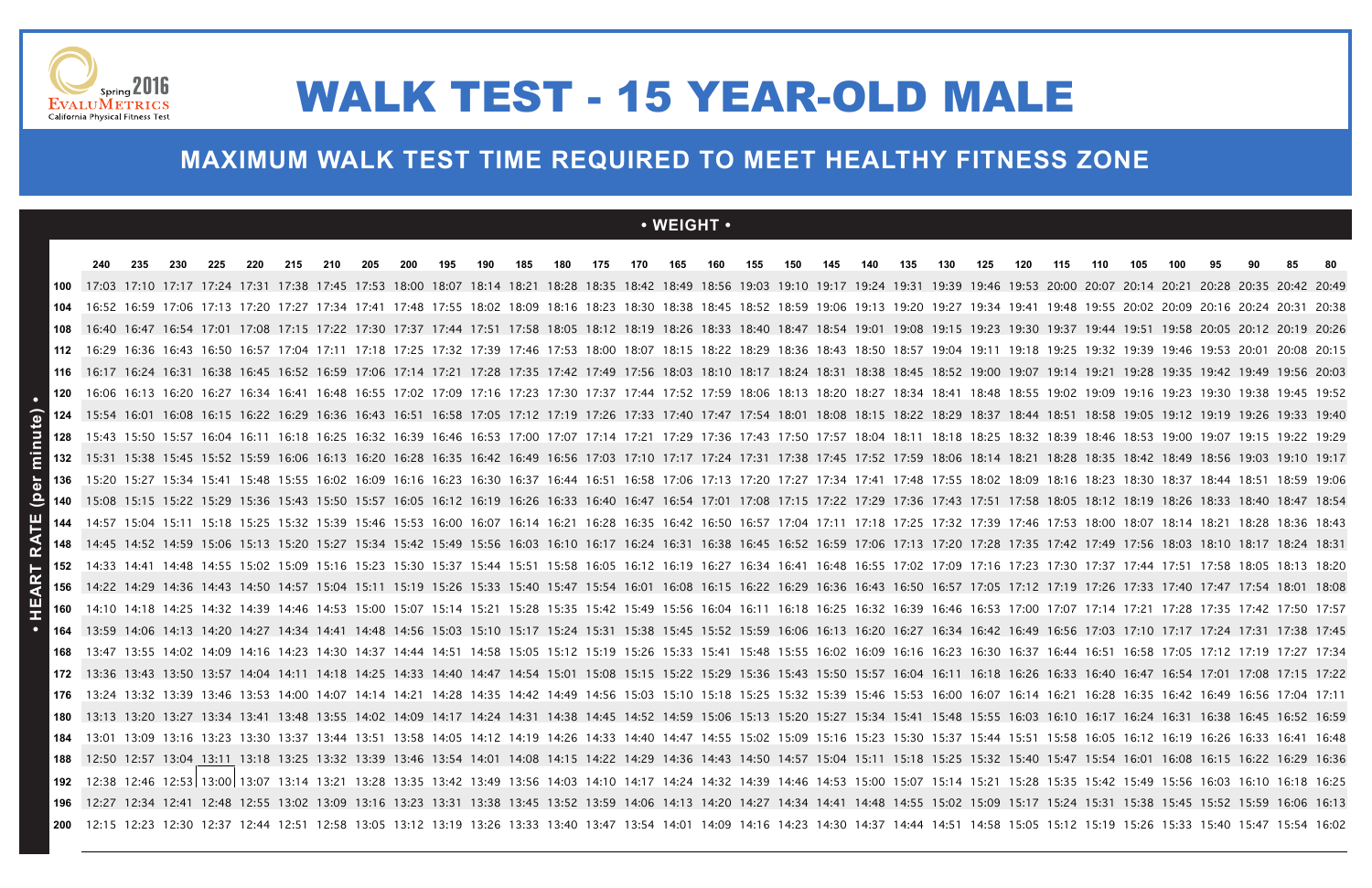

### **MAXIMUM WALK TEST TIME REQUIRED TO MEET HEALTHY FITNESS ZONE**

### **• WEIGHT •**

|              | 240                                                                                                                                                                                                                    | 235 | 230 | 225 | 220 | 215 | 210 | 205 | 200 | 195 | 190 | 185 | 180 | 175 | 170 | 165 | 160 | 155 | 150 | 145                                                                                                                                                                                                   | 140 | 135 | 130 | 125 | 120 | 115 | 110 | 105 | 100 | 95 |                               |  |
|--------------|------------------------------------------------------------------------------------------------------------------------------------------------------------------------------------------------------------------------|-----|-----|-----|-----|-----|-----|-----|-----|-----|-----|-----|-----|-----|-----|-----|-----|-----|-----|-------------------------------------------------------------------------------------------------------------------------------------------------------------------------------------------------------|-----|-----|-----|-----|-----|-----|-----|-----|-----|----|-------------------------------|--|
|              | 17:30 17:37 17:45 17:52 17:59 18:06 18:13 18:20 18:27 18:34 18:41 18:48 18:55 19:02 19:09 19:16 19:23 19:31 19:38 19:45 19:52 19:59 20:06 20:13 20:20 20:27 20:34 20:41                                                |     |     |     |     |     |     |     |     |     |     |     |     |     |     |     |     |     |     |                                                                                                                                                                                                       |     |     |     |     |     |     |     |     |     |    | 20:48 20:55 21:02 21:09 21:17 |  |
|              | 17:19 17:26 17:33 17:40 17:47 17:54 18:01 18:08 18:15 18:22 18:30 18:37 18:44 18:51 18:58 19:05 19:12 19:19 19:26 19:33 19:40 19:47 19:54 20:01 20:08 20:16 20:23 20:30 20:37 20:44 20:51 20:58 21:05                  |     |     |     |     |     |     |     |     |     |     |     |     |     |     |     |     |     |     |                                                                                                                                                                                                       |     |     |     |     |     |     |     |     |     |    |                               |  |
|              | 17:07 17:14 17:22 17:29 17:36 17:43 17:50 17:57 18:04 18:11 18:18 18:25 18:32 18:39 18:46 18:53 19:00 19:08 19:15 19:22 19:29 19:36 19:43 19:50 19:57 20:04 20:11 20:18 20:25 20:32 20:39 20:46 20:53                  |     |     |     |     |     |     |     |     |     |     |     |     |     |     |     |     |     |     |                                                                                                                                                                                                       |     |     |     |     |     |     |     |     |     |    |                               |  |
|              | 16:56 17:03 17:10 17:17 17:24 17:31 17:38 17:45 17:52 17:59 18:07 18:14 18:21 18:28 18:35 18:42 18:49 18:56 19:03 19:10 19:17 19:24 19:31 19:38 19:45 19:53 20:00 20:07 20:14 20:21 20:28 20:35 20:42                  |     |     |     |     |     |     |     |     |     |     |     |     |     |     |     |     |     |     |                                                                                                                                                                                                       |     |     |     |     |     |     |     |     |     |    |                               |  |
|              |                                                                                                                                                                                                                        |     |     |     |     |     |     |     |     |     |     |     |     |     |     |     |     |     |     | 16:59 17:06 17:13 17:20 17:27 17:34 17:41 17:48 17:55 18:02 18:09 18:16 18:23 18:30 18:37 18:44 18:52 18:59 19:06 19:13 19:20 19:27 19:34 19:41 19:48 19:55 20:02 20:09 20:16 20:23 20:30             |     |     |     |     |     |     |     |     |     |    |                               |  |
| 120          | 16:33 16:40 16:47 16:54 17:01 17:08 17:15 17:22 17:29 17:36 17:44 17:51 17:58 18:05 18:12 18:19 18:26 18:33 18:40 18:47 18:54 19:01 19:08 19:15 19:22 19:30 19:37 19:44 19:51 19:58 20:05 20:12 20:19                  |     |     |     |     |     |     |     |     |     |     |     |     |     |     |     |     |     |     |                                                                                                                                                                                                       |     |     |     |     |     |     |     |     |     |    |                               |  |
| 124          | 16:21 16:28 16:35 16:43 16:50 16:57 17:04 17:11 17:18 17:25 17:32 17:39 17:46 17:53 18:00 18:07 18:14 18:21 18:29 18:36 18:43 18:50 18:57 19:04 19:11 19:18 19:25 19:32 19:39 19:46 19:53 20:00 20:07                  |     |     |     |     |     |     |     |     |     |     |     |     |     |     |     |     |     |     |                                                                                                                                                                                                       |     |     |     |     |     |     |     |     |     |    |                               |  |
| nute)<br>128 | 16:10 16:17 16:24 16:31 16:38 16:45 16:52 16:59 17:06 17:13 17:21 17:28 17:35 17:42 17:42 17:56 18:03 18:10 18:17 18:24 18:31 18:38 18:45 18:52 18:59 19:07 19:14 19:21 19:28 19:35 19:42 19:49 19:56                  |     |     |     |     |     |     |     |     |     |     |     |     |     |     |     |     |     |     |                                                                                                                                                                                                       |     |     |     |     |     |     |     |     |     |    |                               |  |
| Ē            | 15:58 16:05 16:12 16:20 16:27 16:34 16:41 16:48 16:55 17:02 17:09 17:16 17:23 17:30 17:37 17:44 17:51 17:58 18:06 18:13 18:20 18:27 18:34 18:41 18:48 18:55 19:02 19:09 19:16 19:23 19:30 19:37 19:44                  |     |     |     |     |     |     |     |     |     |     |     |     |     |     |     |     |     |     |                                                                                                                                                                                                       |     |     |     |     |     |     |     |     |     |    |                               |  |
|              | 15:47 15:54 16:01 16:08 16:15 16:22 16:29 16:36 16:43 16:50 16:58 17:05 17:12 17:19 17:26 17:33 17:40 17:47 17:54 18:01 18:08 18:15 18:22 18:29 18:36 18:44 18:51 18:58 19:05 19:12 19:12 19:19 19:26 19:33            |     |     |     |     |     |     |     |     |     |     |     |     |     |     |     |     |     |     |                                                                                                                                                                                                       |     |     |     |     |     |     |     |     |     |    |                               |  |
| ݝ            | 15:35 15:42 15:49 15:57 16:04 16:11 16:18 16:25 16:32 16:39 16:46 16:53 17:00 17:07 17:14 17:21 17:28 17:35 17:43 17:50 17:57 18:04 18:11 18:18 18:25 18:39 18:46 18:53 19:00 19:07 19:14 19:2                         |     |     |     |     |     |     |     |     |     |     |     |     |     |     |     |     |     |     |                                                                                                                                                                                                       |     |     |     |     |     |     |     |     |     |    |                               |  |
| щ<br>144     | 15:24 15:31 15:38 15:45 15:52 15:59 16:06 16:13 16:20 16:27 16:35 16:42 16:49 16:56 17:03 17:10 17:17 17:24 17:31 17:38 17:45 17:52 17:59 18:06 18:13 18:20 18:28 18:42 18:42 18:49 18:56 19:03 19:10                  |     |     |     |     |     |     |     |     |     |     |     |     |     |     |     |     |     |     |                                                                                                                                                                                                       |     |     |     |     |     |     |     |     |     |    |                               |  |
|              | 15:12 15:19 15:26 15:34 15:41 15:48 15:55 16:02 16:09 16:16 16:23 16:30 16:37 16:44 16:51 16:58 17:05 17:12 17:20 17:27 17:34 17:41 17:48 17:55 18:02 18:09 18:16 18:23 18:30 18:37                                    |     |     |     |     |     |     |     |     |     |     |     |     |     |     |     |     |     |     |                                                                                                                                                                                                       |     |     |     |     |     |     |     |     |     |    |                               |  |
|              | 15:01 15:08 15:15 15:22 15:29 15:36 15:43 15:50 15:57 16:04 16:11 16:19 16:26 16:33 16:40 16:47 16:54 17:01 17:08 17:15 17:22 17:29 17:36 17:43 17:50 17:57 18:05 18:12 18:19 18:26 18:33 18:40 18:41                  |     |     |     |     |     |     |     |     |     |     |     |     |     |     |     |     |     |     |                                                                                                                                                                                                       |     |     |     |     |     |     |     |     |     |    |                               |  |
|              | 14:49 14:56 15:03 15:11 15:18 15:25 15:32 15:39 15:46 15:53 16:00 16:07 16:14 16:21 16:28 16:35 16:42 16:49 16:57 17:04 17:11 17:18 17:25 17:32 17:39 17:46 17:53 18:00 18:07 18:14 18:21 18:28 18:35                  |     |     |     |     |     |     |     |     |     |     |     |     |     |     |     |     |     |     |                                                                                                                                                                                                       |     |     |     |     |     |     |     |     |     |    |                               |  |
|              | 14:38 14:45 14:52 14:59 15:06 15:13 15:20 15:27 15:34 15:41 15:48 15:56 16:03 16:10 16:17 16:24 16:31 16:38 16:45 16:52 16:59 17:06 17:13 17:20 17:27 17:34 17:49 17:49 17:56 18:03 18:10 18:17 18:24                  |     |     |     |     |     |     |     |     |     |     |     |     |     |     |     |     |     |     |                                                                                                                                                                                                       |     |     |     |     |     |     |     |     |     |    |                               |  |
|              | 14:26 14:33 14:40 14:48 14:55 15:02 15:09 15:16 15:23 15:30 15:37 15:44 15:51 15:58 16:05 16:12 16:19 16:26 16:34 16:41 16:48 16:55 17:02 17:09 17:16 17:23 17:30 17:37 17:44 17:51 17:58 18:05 18:12                  |     |     |     |     |     |     |     |     |     |     |     |     |     |     |     |     |     |     |                                                                                                                                                                                                       |     |     |     |     |     |     |     |     |     |    |                               |  |
|              | 14:15 14:22 14:29 14:36 14:43 14:50 14:57 15:04 15:11 15:18 15:25 15:33 15:40 15:47 15:54 16:01 16:08 16:15 16:22 16:29 16:36 16:43 16:50 16:57 17:04 17:11 17:19 17:26 17:33 17:40 17:47                              |     |     |     |     |     |     |     |     |     |     |     |     |     |     |     |     |     |     |                                                                                                                                                                                                       |     |     |     |     |     |     |     |     |     |    |                               |  |
|              | 14:03 14:10 14:17 14:25 14:32 14:39 14:46 14:53 15:00 15:07 15:14 15:21 15:28 15:35 15:42 15:49 15:56 16:03 16:11 16:18 16:25 16:32 16:39 16:46 16:53 17:00 17:07 17:14 17:21 17:28 17:35 17:42 17:42                  |     |     |     |     |     |     |     |     |     |     |     |     |     |     |     |     |     |     |                                                                                                                                                                                                       |     |     |     |     |     |     |     |     |     |    |                               |  |
|              |                                                                                                                                                                                                                        |     |     |     |     |     |     |     |     |     |     |     |     |     |     |     |     |     |     | 13:52 13:59 14:06 14:13 14:20 14:27 14:34 14:41 14:48 14:55 15:02 15:10 15:17 15:24 15:31 15:38 15:45 15:52 15:59 16:06 16:13 16:20 16:27 16:34 16:41 16:48 16:56 17:03 17:10 17:17 17:24 17:31 17:38 |     |     |     |     |     |     |     |     |     |    |                               |  |
|              | 13:40 13:47 13:54 14:02 14:09 14:16 14:23 14:30 14:37 14:44 14:51 14:58 15:05 15:12 15:19 15:26 15:33 15:40 15:47 15:55 16:02 16:09 16:16 16:23 16:30 16:37 16:44 16:51 16:58 17:05 17:12 17:19 17:26                  |     |     |     |     |     |     |     |     |     |     |     |     |     |     |     |     |     |     |                                                                                                                                                                                                       |     |     |     |     |     |     |     |     |     |    |                               |  |
| 184          | 13:29 13:36 13:43 13:50 13:57 14:04 14:11 14:18 14:25 14:32 14:39 14:47 14:54 15:01 15:08 15:15 15:22 15:29 15:36 15:43 15:50 15:57 16:04 16:11 16:18 16:25 16:33 16:40 16:47 16:54 17:01 17:08 17:15                  |     |     |     |     |     |     |     |     |     |     |     |     |     |     |     |     |     |     |                                                                                                                                                                                                       |     |     |     |     |     |     |     |     |     |    |                               |  |
|              | 13:17 13:24 13:31 13:38 13:46 13:53 14:00 14:07 14:14 14:21 14:28 14:35 14:42 14:49 14:56 15:03 15:10 15:17 15:24 15:32 15:39 15:46 15:53 16:00 16:07 16:14 16:21 16:28 16:35 16:42 16:42 16:42 16:49 16:56 17:03      |     |     |     |     |     |     |     |     |     |     |     |     |     |     |     |     |     |     |                                                                                                                                                                                                       |     |     |     |     |     |     |     |     |     |    |                               |  |
| 192          | 13:06 13:13 13:20 13:27 13:34 13:41 13:48 13:55 14:02 14:09 14:16 14:24 14:31 14:38 14:45 14:52 14:59 15:06 15:13 15:20 15:27 15:34 15:41 15:48 15:55 16:02 16:10 16:17 16:24 16:31 16:38 16:45 16:52                  |     |     |     |     |     |     |     |     |     |     |     |     |     |     |     |     |     |     |                                                                                                                                                                                                       |     |     |     |     |     |     |     |     |     |    |                               |  |
|              | <b>196</b> 12:54 13:01 13:08 13:15 13:23 13:30 13:37 13:44 13:51 13:58 14:05 14:12 14:12 14:19 14:26 14:33 14:40 14:47 14:54 15:00 15:16 15:23 15:30 15:37 15:44 15:51 15:58 16:05 16:12 16:12 16:19 16:26 16:33 16:40 |     |     |     |     |     |     |     |     |     |     |     |     |     |     |     |     |     |     |                                                                                                                                                                                                       |     |     |     |     |     |     |     |     |     |    |                               |  |
|              | <b>200</b> 12:43 12:50 12:57 13:04 13:11 13:18 13:25 13:32 13:39 13:46 13:53 14:01 14:08 14:15 14:22 14:29 14:36 14:43 14:50 14:57 15:04 15:11 15:18 15:25 15:32 15:39 15:47 15:54 16:01 16:08 16:15 16:22 16:29       |     |     |     |     |     |     |     |     |     |     |     |     |     |     |     |     |     |     |                                                                                                                                                                                                       |     |     |     |     |     |     |     |     |     |    |                               |  |

# WALK TEST - 14 YEAR-OLD MALE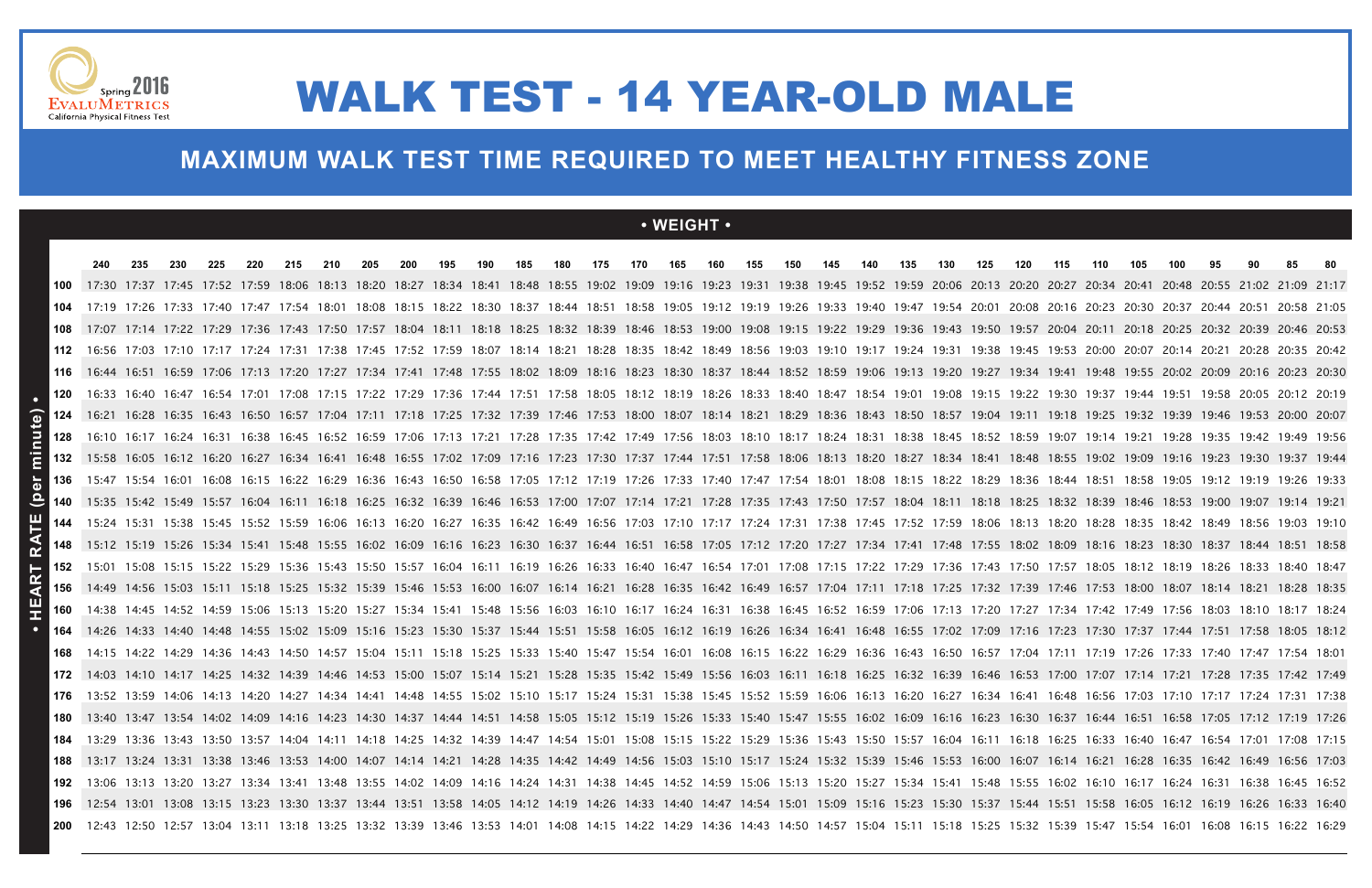### **• WEIGHT •**

|                                  | 230                                                                                                                                                                                                             | 225 | 220 | 215 | 210 | 205 | 200 | 195 | 190 | 185 | 180 | 175 | 170 | 165 | 160 | 155 | 150 | 145 | 140 | 135 | 130 | 125 | 120 | 115 | 110 | 105 | 100 | 95 | 90 | 85 | 80 | 75 | - 70 |
|----------------------------------|-----------------------------------------------------------------------------------------------------------------------------------------------------------------------------------------------------------------|-----|-----|-----|-----|-----|-----|-----|-----|-----|-----|-----|-----|-----|-----|-----|-----|-----|-----|-----|-----|-----|-----|-----|-----|-----|-----|----|----|----|----|----|------|
| 100                              | 18:17 18:24 18:32 18:39 18:46 18:53 19:00 19:07 19:14 19:21 19:28 19:35 19:42 19:49 19:56 20:03 20:10 20:17 20:25 20:32 20:39 20:46 20:53 21:00 21:07 21:14 21:21 21:28 21:35 21:42 21:49 21:56 22:03           |     |     |     |     |     |     |     |     |     |     |     |     |     |     |     |     |     |     |     |     |     |     |     |     |     |     |    |    |    |    |    |      |
|                                  | 18:06 18:13 18:20 18:27 18:34 18:41 18:48 18:55 19:02 19:09 19:17 19:24 19:31 19:38 19:45 19:52 19:59 20:06 20:13 20:20 20:27 20:34 20:41 20:48 20:55 21:03 21:10 21:17 21:24 21:31 21:38 21:45 21:52           |     |     |     |     |     |     |     |     |     |     |     |     |     |     |     |     |     |     |     |     |     |     |     |     |     |     |    |    |    |    |    |      |
|                                  | 17:54 18:01 18:08 18:16 18:23 18:30 18:37 18:44 18:51 18:58 19:05 19:12 19:12 19:19 19:26 19:33 19:40 19:47 19:54 20:02 20:09 20:16 20:23 20:30 20:37 20:44 20:51 20:58 21:05 21:12 21:19 21:26 21:33 21:40     |     |     |     |     |     |     |     |     |     |     |     |     |     |     |     |     |     |     |     |     |     |     |     |     |     |     |    |    |    |    |    |      |
|                                  | 17:43 17:50 17:57 18:04 18:11 18:18 18:25 18:32 18:39 18:46 18:54 19:01 19:08 19:15 19:22 19:29 19:36 19:43 19:50 19:57 20:04 20:11 20:18 20:25 20:32 20:40 20:47 20:54 21:01 21:08 21:15 21:22 21:29           |     |     |     |     |     |     |     |     |     |     |     |     |     |     |     |     |     |     |     |     |     |     |     |     |     |     |    |    |    |    |    |      |
|                                  | 116 17:31 17:38 17:45 17:53 18:00 18:07 18:14 18:21 18:28 18:35 18:42 18:49 18:56 19:03 19:10 19:17 19:24 19:31 19:39 19:46 19:53 20:00 20:07 20:14 20:21 20:28 20:35 20:42 20:42 20:49 20:56 21:03 21:10 21:17 |     |     |     |     |     |     |     |     |     |     |     |     |     |     |     |     |     |     |     |     |     |     |     |     |     |     |    |    |    |    |    |      |
|                                  | 17:20 17:27 17:34 17:41 17:48 17:55 18:02 18:09 18:16 18:23 18:31 18:38 18:45 18:52 18:59 19:06 19:13 19:20 19:27 19:34 19:41 19:48 19:55 20:02 20:09 20:17 20:24 20:31 20:38 20:45 20:52 20:59 21:06           |     |     |     |     |     |     |     |     |     |     |     |     |     |     |     |     |     |     |     |     |     |     |     |     |     |     |    |    |    |    |    |      |
| te)<br>124                       | 17:08 17:15 17:22 17:30 17:37 17:44 17:51 17:58 18:05 18:12 18:19 18:26 18:33 18:40 18:47 18:54 19:01 19:08 19:16 19:23 19:30 19:37 19:44 19:51 19:58 20:05 20:12 20:19 20:26 20:33 20:40 20:47 20:54           |     |     |     |     |     |     |     |     |     |     |     |     |     |     |     |     |     |     |     |     |     |     |     |     |     |     |    |    |    |    |    |      |
| nu<br>128                        | 16:57 17:04 17:11 17:18 17:25 17:32 17:39 17:46 17:53 18:00 18:08 18:15 18:22 18:29 18:36 18:43 18:50 18:57 19:04 19:11 19:18 19:25 19:32 19:39 19:46 19:53 20:01 20:08 20:15 20:22 20:29 20:36 20:43           |     |     |     |     |     |     |     |     |     |     |     |     |     |     |     |     |     |     |     |     |     |     |     |     |     |     |    |    |    |    |    |      |
| $\overline{\overline{\epsilon}}$ | 16:45 16:52 16:59 17:07 17:14 17:21 17:28 17:35 17:42 17:49 17:56 18:03 18:10 18:17 18:24 18:31 18:38 18:45 18:53 19:00 19:07 19:14 19:21 19:28 19:35 19:49 19:56 20:03 20:10 20:17 20:24 20:31                 |     |     |     |     |     |     |     |     |     |     |     |     |     |     |     |     |     |     |     |     |     |     |     |     |     |     |    |    |    |    |    |      |
| $\overline{\mathbf{a}}$          | 16:34 16:41 16:48 16:55 17:02 17:09 17:16 17:23 17:30 17:37 17:44 17:52 17:59 18:06 18:13 18:20 18:27 18:34 18:41 18:48 18:55 19:02 19:09 19:16 19:23 19:30 19:38 19:45 19:52 19:59 20:06 20:13 20:20           |     |     |     |     |     |     |     |     |     |     |     |     |     |     |     |     |     |     |     |     |     |     |     |     |     |     |    |    |    |    |    |      |
| $ \tilde{\textbf{e}} $           | 140 16:22 16:29 16:36 16:44 16:51 16:58 17:05 17:12 17:19 17:26 17:33 17:40 17:47 17:54 18:01 18:08 18:15 18:22 18:30 18:37 18:44 18:51 18:58 19:05 19:12 19:19 19:26 19:33 19:40 19:47 19:54 20:01 20:08       |     |     |     |     |     |     |     |     |     |     |     |     |     |     |     |     |     |     |     |     |     |     |     |     |     |     |    |    |    |    |    |      |
| 144                              | 16:11 16:18 16:25 16:32 16:39 16:46 16:53 17:00 17:07 17:14 17:21 17:29 17:36 17:43 17:50 17:57 18:04 18:11 18:18 18:25 18:32 18:39 18:46 18:53 19:00 19:07 19:15 19:22 19:29 19:36 19:43 19:50 19:57           |     |     |     |     |     |     |     |     |     |     |     |     |     |     |     |     |     |     |     |     |     |     |     |     |     |     |    |    |    |    |    |      |
|                                  | 148 15:59 16:06 16:13 16:21 16:28 16:35 16:42 16:49 16:56 17:03 17:10 17:17 17:24 17:31 17:38 17:45 17:52 17:59 18:07 18:14 18:21 18:28 18:35 18:42 18:49 18:56 19:03 19:10 19:17 19:24 19:31 19:38 19:45       |     |     |     |     |     |     |     |     |     |     |     |     |     |     |     |     |     |     |     |     |     |     |     |     |     |     |    |    |    |    |    |      |
|                                  | 152 15:48 15:55 16:02 16:09 16:16 16:23 16:30 16:37 16:44 16:51 16:58 17:06 17:13 17:20 17:27 17:34 17:41 17:48 17:55 18:02 18:09 18:16 18:23 18:30 18:37 18:44 18:52 18:59 19:06 19:13 19:20 19:27 19:34       |     |     |     |     |     |     |     |     |     |     |     |     |     |     |     |     |     |     |     |     |     |     |     |     |     |     |    |    |    |    |    |      |
| ∢                                | 156 15:36 15:43 15:50 15:58 16:05 16:12 16:19 16:26 16:33 16:40 16:47 16:54 17:01 17:08 17:15 17:22 17:29 17:36 17:44 17:51 17:58 18:05 18:12 18:19 18:26 18:33 18:40 18:47 18:54 19:01 19:08 19:15 19:22       |     |     |     |     |     |     |     |     |     |     |     |     |     |     |     |     |     |     |     |     |     |     |     |     |     |     |    |    |    |    |    |      |
| 9<br>160                         | 15:25 15:32 15:39 15:46 15:53 16:00 16:07 16:14 16:21 16:28 16:35 16:43 16:50 16:57 17:04 17:11 17:18 17:25 17:32 17:39 17:46 17:53 18:00 18:07 18:14 18:21 18:29 18:36 18:43 18:50 18:57 19:04 19:11           |     |     |     |     |     |     |     |     |     |     |     |     |     |     |     |     |     |     |     |     |     |     |     |     |     |     |    |    |    |    |    |      |
|                                  | 15:13 15:20 15:27 15:35 15:42 15:49 15:56 16:03 16:10 16:17 16:24 16:31 16:38 16:45 16:52 16:59 17:06 17:13 17:20 17:28 17:35 17:42 17:49 17:56 18:03 18:10 18:17 18:24 18:31 18:38 18:45 18:52 18:59           |     |     |     |     |     |     |     |     |     |     |     |     |     |     |     |     |     |     |     |     |     |     |     |     |     |     |    |    |    |    |    |      |
| 168                              | 15:02 15:09 15:16 15:23 15:30 15:37 15:44 15:51 15:58 16:05 16:12 16:20 16:27 16:34 16:41 16:48 16:55 17:02 17:09 17:16 17:23 17:30 17:37 17:44 17:51 17:58 18:06 18:13 18:20 18:27 18:34 18:41 18:48           |     |     |     |     |     |     |     |     |     |     |     |     |     |     |     |     |     |     |     |     |     |     |     |     |     |     |    |    |    |    |    |      |
|                                  | 14:50 14:57 15:04 15:11 15:19 15:26 15:33 15:40 15:47 15:54 16:01 16:08 16:15 16:22 16:29 16:36 16:43 16:50 16:57 17:05 17:12 17:19 17:26 17:33 17:40 17:47 17:54 18:01 18:08 18:15 18:22 18:29 18:36           |     |     |     |     |     |     |     |     |     |     |     |     |     |     |     |     |     |     |     |     |     |     |     |     |     |     |    |    |    |    |    |      |
|                                  | 14:39 14:46 14:53 15:00 15:07 15:14 15:21 15:28 15:35 15:42 15:42 15:57 16:04 16:11 16:18 16:25 16:32 16:39 16:46 16:53 17:00 17:07 17:14 17:21 17:28 17:35 17:43 17:50 17:57 18:04 18:11 18:18 18:25           |     |     |     |     |     |     |     |     |     |     |     |     |     |     |     |     |     |     |     |     |     |     |     |     |     |     |    |    |    |    |    |      |
|                                  | 14:27 14:34 14:41 14:48 14:56 15:03 15:10 15:17 15:24 15:31 15:38 15:45 15:52 15:59 16:06 16:13 16:20 16:27 16:34 16:42 16:49 16:56 17:03 17:10 17:17 17:24 17:31 17:38 17:45 17:52 17:59 18:06 18:13           |     |     |     |     |     |     |     |     |     |     |     |     |     |     |     |     |     |     |     |     |     |     |     |     |     |     |    |    |    |    |    |      |
| 184                              | 14:16 14:23 14:30 14:37 14:44 14:51 14:58 15:05 15:12 15:19 15:26 15:34 15:41 15:48 15:55 16:02 16:09 16:16 16:23 16:30 16:37 16:44 16:51 16:58 17:05 17:12 17:20 17:27 17:34 17:41 17:48 17:55 18:02           |     |     |     |     |     |     |     |     |     |     |     |     |     |     |     |     |     |     |     |     |     |     |     |     |     |     |    |    |    |    |    |      |
|                                  | 14:04 14:11 14:18 14:25 14:33 14:40 14:47 14:54 15:01 15:08 15:15 15:22 15:29 15:36 15:43 15:50 15:57 16:04 16:11 16:19 16:26 16:33 16:40 16:47 16:54 17:01 17:08 17:15 17:22 17:29 17:36 17:43 17:50           |     |     |     |     |     |     |     |     |     |     |     |     |     |     |     |     |     |     |     |     |     |     |     |     |     |     |    |    |    |    |    |      |
|                                  | 13:53 14:00 14:07 14:14 14:21 14:28 14:35 14:42 14:49 14:56 15:03 15:11 15:18 15:25 15:32 15:39 15:46 15:53 16:00 16:07 16:14 16:21 16:28 16:35 16:42 16:49 16:56 17:04 17:11 17:18 17:25 17:32 17:39           |     |     |     |     |     |     |     |     |     |     |     |     |     |     |     |     |     |     |     |     |     |     |     |     |     |     |    |    |    |    |    |      |
|                                  | 13:41 13:48 13:55 14:02 14:10 14:17 14:24 14:31 14:38 14:45 14:52 14:59 15:06 15:13 15:20 15:27 15:34 15:41 15:48 15:56 16:03 16:10 16:17 16:24 16:31 16:38 16:45 16:52 16:59 17:06 17:13 17:20 17:20           |     |     |     |     |     |     |     |     |     |     |     |     |     |     |     |     |     |     |     |     |     |     |     |     |     |     |    |    |    |    |    |      |
|                                  | 200 13:30 13:37 13:44 13:51 13:58 14:05 14:12 14:19 14:26 14:33 14:40 14:47 14:55 15:02 15:16 15:23 15:30 15:37 15:44 15:51 15:58 16:05 16:12 16:19 16:26 16:33 16:41 16:48 16:55 17:02 17:09 17:16             |     |     |     |     |     |     |     |     |     |     |     |     |     |     |     |     |     |     |     |     |     |     |     |     |     |     |    |    |    |    |    |      |



# WALK TEST - 13 YEAR-OLD MALE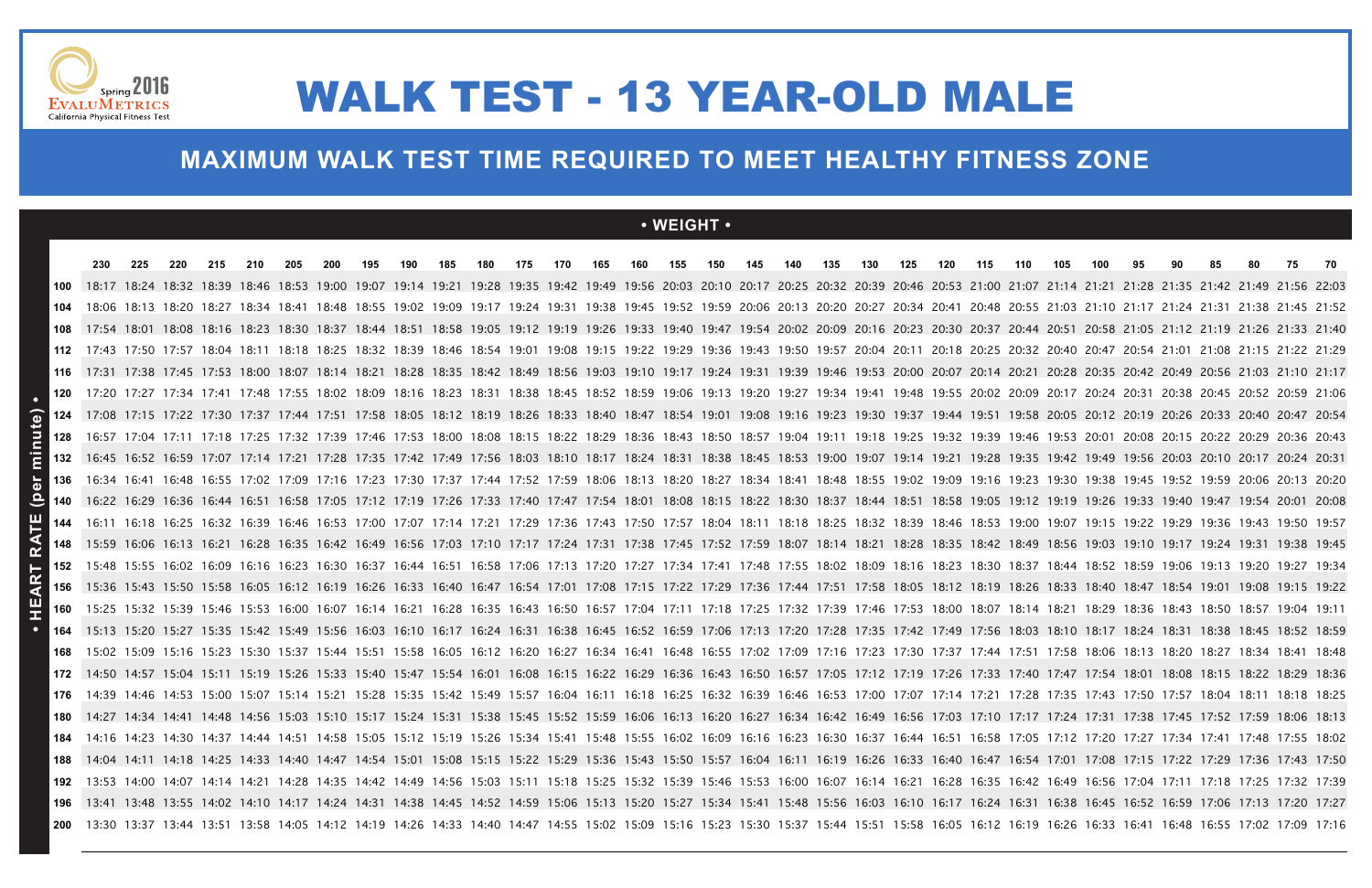### **• WEIGHT •**

|                        | 240 | 235 | 230 | 225 | 220 | 215 | 210 | 205 | 200 | 195 | 190 | 185 | 180 | 175 | 170 | 165 | 160 | 155 | 150 | 145 | 140 | 135 | 130                                                                                                                                                                                                             | 125 | 120 | 115 | 110 | 105 | 100 | 95 | 90 | 85                | -80 |
|------------------------|-----|-----|-----|-----|-----|-----|-----|-----|-----|-----|-----|-----|-----|-----|-----|-----|-----|-----|-----|-----|-----|-----|-----------------------------------------------------------------------------------------------------------------------------------------------------------------------------------------------------------------|-----|-----|-----|-----|-----|-----|----|----|-------------------|-----|
| 100                    |     |     |     |     |     |     |     |     |     |     |     |     |     |     |     |     |     |     |     |     |     |     | 16:26 16:33 16:40 16:47 16:55 17:02 17:09 17:16 17:23 17:30 17:37 17:44 17:51 17:58 18:05 18:12 18:19 18:26 18:33 18:41 18:48 18:55 19:02 19:09 19:16 19:23 19:30 19:37 19:44 19:51                             |     |     |     |     |     |     |    |    | 19:58 20:05 20:12 |     |
|                        |     |     |     |     |     |     |     |     |     |     |     |     |     |     |     |     |     |     |     |     |     |     | 16:15 16:22 16:22 16:29 16:36 16:43 16:50 16:57 17:04 17:11 17:18 17:25 17:32 17:40 17:47 17:54 18:01 18:08 18:15 18:22 18:29 18:36 18:43 18:50 18:57 19:04 19:11 19:18 19:26 19:33 19:40 19:47 19:54 20:01     |     |     |     |     |     |     |    |    |                   |     |
|                        |     |     |     |     |     |     |     |     |     |     |     |     |     |     |     |     |     |     |     |     |     |     | 16:03 16:10 16:17 16:24 16:32 16:39 16:46 16:53 17:00 17:07 17:14 17:21 17:28 17:35 17:42 17:49 17:56 18:03 18:10 18:17 18:25 18:32 18:39 18:46 18:53 19:00 19:07 19:14 19:21 19:28 19:42 19:42 19:42           |     |     |     |     |     |     |    |    |                   |     |
| 112                    |     |     |     |     |     |     |     |     |     |     |     |     |     |     |     |     |     |     |     |     |     |     | 15:52 15:59 16:06 16:13 16:20 16:27 16:34 16:41 16:48 16:55 17:02 17:09 17:17 17:24 17:31 17:38 17:45 17:52 17:59 18:06 18:13 18:20 18:27 18:34 18:41 18:48 18:55 19:03 19:10 19:17 19:24 19:31 19:38           |     |     |     |     |     |     |    |    |                   |     |
|                        |     |     |     |     |     |     |     |     |     |     |     |     |     |     |     |     |     |     |     |     |     |     | 10 15:40 15:47 15:54 16:01 16:08 16:16 16:23 16:30 16:37 16:44 16:51 16:58 17:05 17:12 17:19 17:26 17:33 17:40 17:47 17:54 18:02 18:09 18:16 18:23 18:30 18:37 18:44 18:51 18:58 19:05 19:12 19:19 19:26        |     |     |     |     |     |     |    |    |                   |     |
|                        |     |     |     |     |     |     |     |     |     |     |     |     |     |     |     |     |     |     |     |     |     |     | 15:29 15:36 15:43 15:50 15:57 16:04 16:11 16:18 16:25 16:32 16:39 16:46 16:54 17:01 17:08 17:15 17:22 17:29 17:36 17:43 17:50 17:57 18:04 18:11 18:18 18:25 18:32 18:40 18:47 18:54 19:01 19:08 19:15           |     |     |     |     |     |     |    |    |                   |     |
| 124                    |     |     |     |     |     |     |     |     |     |     |     |     |     |     |     |     |     |     |     |     |     |     | 15:17 15:24 15:31 15:38 15:45 15:53 16:00 16:07 16:14 16:21 16:28 16:42 16:49 16:56 17:03 17:10 17:17 17:24 17:31 17:39 17:46 17:53 18:00 18:07 18:14 18:21 18:28 18:35 18:42 18:49 18:56 19:03                 |     |     |     |     |     |     |    |    |                   |     |
| nute)<br>128           |     |     |     |     |     |     |     |     |     |     |     |     |     |     |     |     |     |     |     |     |     |     | 15:06 15:13 15:20 15:27 15:34 15:41 15:48 15:55 16:02 16:09 16:16 16:23 16:31 16:38 16:45 16:52 16:59 17:06 17:13 17:20 17:27 17:34 17:41 17:48 17:55 18:02 18:09 18:17 18:24 18:31 18:38 18:45 18:52           |     |     |     |     |     |     |    |    |                   |     |
| $\bar{\bar{\epsilon}}$ |     |     |     |     |     |     |     |     |     |     |     |     |     |     |     |     |     |     |     |     |     |     | 132 14:54 15:01 15:08 15:15 15:22 15:30 15:37 15:44 15:51 15:58 16:05 16:12 16:19 16:26 16:33 16:40 16:47 16:54 17:01 17:08 17:16 17:23 17:30 17:37 17:44 17:51 17:58 18:05 18:12 18:19 18:26 18:33 18:40       |     |     |     |     |     |     |    |    |                   |     |
| 136                    |     |     |     |     |     |     |     |     |     |     |     |     |     |     |     |     |     |     |     |     |     |     | 14:43 14:50 14:57 15:04 15:11 15:18 15:25 15:32 15:39 15:46 15:53 16:00 16:08 16:15 16:22 16:29 16:36 16:43 16:50 16:57 17:04 17:11 17:18 17:25 17:32 17:39 17:46 17:53 18:01 18:08 18:15 18:22 18:29           |     |     |     |     |     |     |    |    |                   |     |
| $\tilde{\mathbf{e}}$   |     |     |     |     |     |     |     |     |     |     |     |     |     |     |     |     |     |     |     |     |     |     | 140 14:31 14:38 14:45 14:52 14:59 15:07 15:14 15:21 15:28 15:35 15:42 15:42 15:49 15:56 16:03 16:10 16:17 16:24 16:31 16:38 16:45 16:53 17:00 17:07 17:14 17:21 17:28 17:35 17:42 17:49 17:56 18:03 18:10 18:17 |     |     |     |     |     |     |    |    |                   |     |
| 띡<br>144               |     |     |     |     |     |     |     |     |     |     |     |     |     |     |     |     |     |     |     |     |     |     | 14:20 14:27 14:34 14:41 14:48 14:55 15:02 15:09 15:16 15:23 15:30 15:37 15:44 15:52 15:59 16:06 16:13 16:20 16:27 16:34 16:41 16:48 16:55 17:02 17:09 17:16 17:23 17:30 17:38 17:45 17:52 17:59 18:06           |     |     |     |     |     |     |    |    |                   |     |
|                        |     |     |     |     |     |     |     |     |     |     |     |     |     |     |     |     |     |     |     |     |     |     | 148 14:08 14:15 14:22 14:29 14:36 14:44 14:51 14:58 15:05 15:12 15:19 15:26 15:33 15:40 15:47 15:54 16:01 16:08 16:15 16:22 16:30 16:37 16:44 16:51 16:58 17:05 17:12 17:19 17:26 17:33 17:40 17:47 17:54       |     |     |     |     |     |     |    |    |                   |     |
| 152                    |     |     |     |     |     |     |     |     |     |     |     |     |     |     |     |     |     |     |     |     |     |     | 13:57 14:04 14:11 14:18 14:25 14:32 14:39 14:46 14:53 15:00 15:07 15:14 15:21 15:29 15:36 15:43 15:50 15:57 16:04 16:11 16:18 16:25 16:32 16:39 16:46 16:53 17:00 17:07 17:15 17:22 17:29 17:36 17:43           |     |     |     |     |     |     |    |    |                   |     |
|                        |     |     |     |     |     |     |     |     |     |     |     |     |     |     |     |     |     |     |     |     |     |     | 156 13:45 13:52 13:59 14:06 14:13 14:21 14:28 14:35 14:42 14:49 14:56 15:03 15:10 15:17 15:24 15:31 15:38 15:45 15:52 15:59 16:07 16:14 16:21 16:28 16:35 16:42 16:49 16:56 17:03 17:10 17:17 17:24 17:31       |     |     |     |     |     |     |    |    |                   |     |
| 160                    |     |     |     |     |     |     |     |     |     |     |     |     |     |     |     |     |     |     |     |     |     |     | 13:34 13:41 13:48 13:55 14:02 14:09 14:16 14:23 14:30 14:37 14:44 14:51 14:58 15:06 15:13 15:20 15:27 15:34 15:48 15:55 16:02 16:09 16:16 16:23 16:30 16:37 16:44 16:52 16:59 17:06 17:13 17:20                 |     |     |     |     |     |     |    |    |                   |     |
| 164                    |     |     |     |     |     |     |     |     |     |     |     |     |     |     |     |     |     |     |     |     |     |     | 13:22 13:29 13:36 13:43 13:50 13:58 14:05 14:12 14:19 14:26 14:33 14:40 14:47 14:54 15:01 15:08 15:15 15:22 15:29 15:36 15:44 15:51 15:58 16:05 16:12 16:19 16:26 16:33 16:40 16:47 16:54 17:01 17:08           |     |     |     |     |     |     |    |    |                   |     |
| 168                    |     |     |     |     |     |     |     |     |     |     |     |     |     |     |     |     |     |     |     |     |     |     | 13:11 13:18 13:25 13:32 13:39 13:46 13:53 14:00 14:07 14:14 14:21 14:28 14:35 14:43 14:50 14:57 15:04 15:11 15:18 15:25 15:32 15:39 15:46 15:53 16:00 16:07 16:14 16:21 16:29 16:36 16:43 16:50 16:57           |     |     |     |     |     |     |    |    |                   |     |
|                        |     |     |     |     |     |     |     |     |     |     |     |     |     |     |     |     |     |     |     |     |     |     | 12:59 13:06 13:13 13:20 13:27 13:35 13:42 13:49 13:56 14:03 14:10 14:17 14:24 14:31 14:38 14:45 14:52 14:59 15:06 15:13 15:20 15:28 15:42 15:49 15:56 16:03 16:17 16:17 16:24 16:31 16:38 16:45                 |     |     |     |     |     |     |    |    |                   |     |
|                        |     |     |     |     |     |     |     |     |     |     |     |     |     |     |     |     |     |     |     |     |     |     | 12:48 12:55 13:02 13:09 13:16 13:23 13:30 13:37 13:44 13:51 13:58 14:05 14:12 14:20 14:27 14:34 14:41 14:48 14:55 15:02 15:10 15:23 15:30 15:37 15:44 15:51 15:58 16:06 16:13 16:20 16:27 16:34                 |     |     |     |     |     |     |    |    |                   |     |
|                        |     |     |     |     |     |     |     |     |     |     |     |     |     |     |     |     |     |     |     |     |     |     | 12:36 12:43 12:50 12:57 13:04 13:11 13:19 13:26 13:33 13:40 13:47 13:54 14:01 14:08 14:15 14:22 14:29 14:36 14:43 14:50 14:57 15:05 15:12 15:19 15:26 15:33 15:40 15:47 15:54 16:01 16:08 16:15 16:22           |     |     |     |     |     |     |    |    |                   |     |
| 184                    |     |     |     |     |     |     |     |     |     |     |     |     |     |     |     |     |     |     |     |     |     |     | 12:25 12:32 12:32 12:39 12:46 12:53 13:00 13:07 13:14 13:21 13:28 13:35 13:42 13:49 13:57 14:04 14:11 14:18 14:25 14:32 14:39 14:46 14:53 15:00 15:07 15:14 15:21 15:28 15:35 15:43 15:50 15:57 16:04 16:11     |     |     |     |     |     |     |    |    |                   |     |
|                        |     |     |     |     |     |     |     |     |     |     |     |     |     |     |     |     |     |     |     |     |     |     | 12:13 12:20 12:27 12:34 12:41 12:48 12:56 13:03 13:10 13:17 13:24 13:31 13:38 13:45 13:52 13:59 14:06 14:13 14:20 14:27 14:34 14:42 14:49 14:56 15:03 15:10 15:17 15:24 15:31 15:38 15:45 15:52 15:52           |     |     |     |     |     |     |    |    |                   |     |
|                        |     |     |     |     |     |     |     |     |     |     |     |     |     |     |     |     |     |     |     |     |     |     | 12:02 12:09 12:16 12:23 12:30 12:37 12:44 12:51 12:58 13:05 13:12 13:19 13:26 13:34 13:41 13:48 13:55 14:02 14:09 14:16 14:23 14:30 14:37 14:44 14:51 14:58 15:05 15:12 15:20 15:27 15:34 15:41 15:48           |     |     |     |     |     |     |    |    |                   |     |
|                        |     |     |     |     |     |     |     |     |     |     |     |     |     |     |     |     |     |     |     |     |     |     | 11:50 11:57 12:04 12:11 12:18 12:25 12:33 12:40 12:47 12:54 13:01 13:08 13:15 13:22 13:29 13:36 13:43 13:50 13:57 14:04 14:11 14:19 14:26 14:33 14:40 14:47 14:54 15:08 15:15 15:22 15:36                       |     |     |     |     |     |     |    |    |                   |     |
|                        |     |     |     |     |     |     |     |     |     |     |     |     |     |     |     |     |     |     |     |     |     |     | 200 11:39 11:46 11:53 12:00 12:07 12:14 12:21 12:28 12:35 12:42 12:49 12:56 13:03 13:11 13:18 13:25 13:32 13:39 13:46 13:53 14:00 14:07 14:14 14:21 14:28 14:42 14:49 14:49 14:56 15:04 15:11 15:18 15:25       |     |     |     |     |     |     |    |    |                   |     |





## WALK TEST - 16 YEAR-OLD FEMALE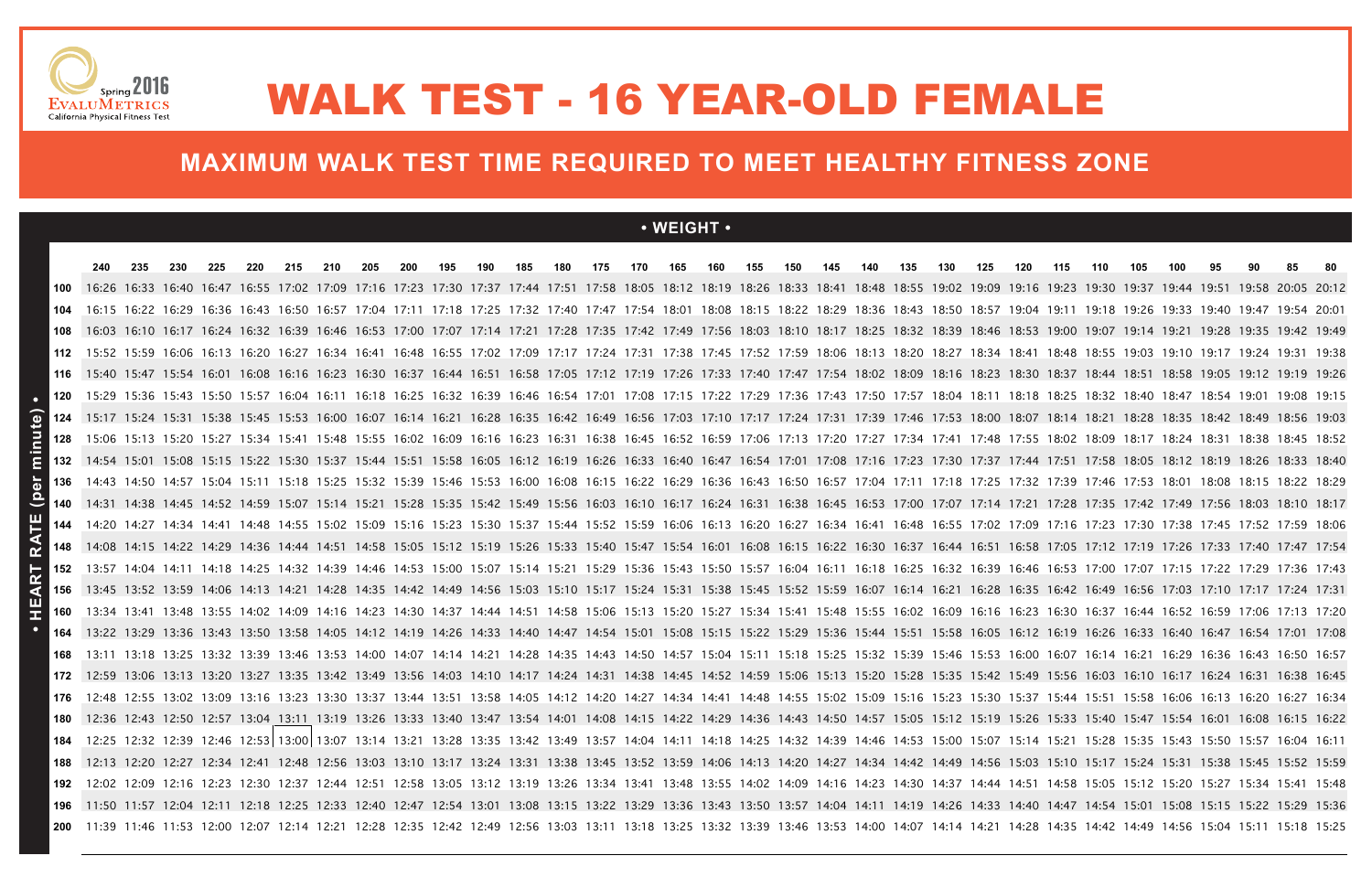### **• WEIGHT •**

|     | 240 | 235 | 230 | 225 | 220 | 215 | 210 | 205 | 200 | 195 | 190 | 185 | 180 | 175 | 170 | 165                                                                                                                                                                                                         | 160 | 155 | 150 | 145 | 140 | 135 | 130 | 125 | 120 | 115 | 110 | 105 | 100 | 95 | 90 | 85 | -80 |
|-----|-----|-----|-----|-----|-----|-----|-----|-----|-----|-----|-----|-----|-----|-----|-----|-------------------------------------------------------------------------------------------------------------------------------------------------------------------------------------------------------------|-----|-----|-----|-----|-----|-----|-----|-----|-----|-----|-----|-----|-----|----|----|----|-----|
| 100 |     |     |     |     |     |     |     |     |     |     |     |     |     |     |     | 16:30 16:37 16:44 16:51 16:58 17:05 17:12 17:19 17:26 17:33 17:40 17:47 17:54 18:02 18:09 18:16 18:23 18:30 18:37 18:44 18:51 18:58 19:05 19:19 19:26 19:33 19:40 19:48 19:55 20:02 20:09 20:16             |     |     |     |     |     |     |     |     |     |     |     |     |     |    |    |    |     |
| 104 |     |     |     |     |     |     |     |     |     |     |     |     |     |     |     | 16:18 16:25 16:32 16:32 16:39 16:46 16:54 17:01 17:08 17:15 17:22 17:29 17:36 17:43 17:50 17:57 18:04 18:11 18:18 18:25 18:32 18:40 18:47 18:54 19:01 19:08 19:15 19:22 19:29 19:36 19:43 19:50 19:57 20:04 |     |     |     |     |     |     |     |     |     |     |     |     |     |    |    |    |     |
|     |     |     |     |     |     |     |     |     |     |     |     |     |     |     |     | 16:07 16:14 16:21 16:28 16:35 16:42 16:49 16:56 17:03 17:10 17:17 17:24 17:31 17:39 17:46 17:53 18:00 18:07 18:14 18:21 18:28 18:35 18:42 18:49 18:56 19:03 19:10 19:17 19:25 19:32 19:39 19:46 19:53       |     |     |     |     |     |     |     |     |     |     |     |     |     |    |    |    |     |
| 112 |     |     |     |     |     |     |     |     |     |     |     |     |     |     |     | 15:55 16:02 16:09 16:16 16:23 16:31 16:38 16:45 16:52 16:59 17:06 17:13 17:20 17:27 17:34 17:41 17:48 17:55 18:02 18:09 18:17 18:24 18:31 18:38 18:45 18:52 19:06 19:13 19:20 19:27 19:34 19:41             |     |     |     |     |     |     |     |     |     |     |     |     |     |    |    |    |     |
|     |     |     |     |     |     |     |     |     |     |     |     |     |     |     |     | 10 15:44 15:51 15:58 16:05 16:12 16:19 16:26 16:33 16:40 16:47 16:54 17:01 17:08 17:16 17:23 17:30 17:37 17:44 17:51 17:58 18:05 18:12 18:19 18:26 18:33 18:40 18:47 18:54 19:02 19:09 19:16 19:23 19:30    |     |     |     |     |     |     |     |     |     |     |     |     |     |    |    |    |     |
|     |     |     |     |     |     |     |     |     |     |     |     |     |     |     |     | 120 15:32 15:39 15:46 15:53 16:00 16:08 16:15 16:22 16:29 16:36 16:43 16:50 16:57 17:04 17:11 17:18 17:25 17:32 17:39 17:46 17:53 18:01 18:08 18:15 18:22 18:29 18:43 18:50 18:57 19:04 19:11 19:18         |     |     |     |     |     |     |     |     |     |     |     |     |     |    |    |    |     |
|     |     |     |     |     |     |     |     |     |     |     |     |     |     |     |     | 124 15:21 15:28 15:35 15:42 15:49 15:56 16:03 16:10 16:17 16:24 16:31 16:38 16:45 16:53 17:00 17:07 17:14 17:21 17:28 17:35 17:42 17:49 17:56 18:03 18:10 18:17 18:24 18:31 18:39 18:46 18:53 19:00 19:07   |     |     |     |     |     |     |     |     |     |     |     |     |     |    |    |    |     |
| 128 |     |     |     |     |     |     |     |     |     |     |     |     |     |     |     | 15:09 15:16 15:23 15:30 15:37 15:44 15:52 15:59 16:06 16:13 16:20 16:27 16:34 16:41 16:48 16:55 17:02 17:09 17:16 17:23 17:30 17:38 17:45 17:52 17:59 18:06 18:13 18:20 18:27 18:34 18:41 18:48 18:55       |     |     |     |     |     |     |     |     |     |     |     |     |     |    |    |    |     |
|     |     |     |     |     |     |     |     |     |     |     |     |     |     |     |     | 132 14:58 15:05 15:12 15:19 15:26 15:33 15:40 15:47 15:54 16:01 16:08 16:15 16:22 16:30 16:37 16:44 16:51 16:58 17:05 17:12 17:19 17:26 17:33 17:40 17:47 17:54 18:01 18:08 18:16 18:23 18:30 18:37 18:44   |     |     |     |     |     |     |     |     |     |     |     |     |     |    |    |    |     |
|     |     |     |     |     |     |     |     |     |     |     |     |     |     |     |     | 136 14:46 14:53 15:00 15:07 15:14 15:21 15:29 15:36 15:43 15:50 15:57 16:04 16:11 16:18 16:25 16:32 16:39 16:46 16:53 17:00 17:07 17:15 17:22 17:29 17:36 17:50 17:57 18:04 18:11 18:18 18:25 18:32         |     |     |     |     |     |     |     |     |     |     |     |     |     |    |    |    |     |
|     |     |     |     |     |     |     |     |     |     |     |     |     |     |     |     | 140 14:35 14:42 14:49 14:56 15:03 15:10 15:17 15:24 15:31 15:38 15:45 15:52 15:59 16:07 16:14 16:21 16:28 16:35 16:49 16:56 17:03 17:10 17:17 17:24 17:31 17:38 17:45 17:53 18:00 18:07 18:14 18:21         |     |     |     |     |     |     |     |     |     |     |     |     |     |    |    |    |     |
| 144 |     |     |     |     |     |     |     |     |     |     |     |     |     |     |     | 14:23 14:30 14:37 14:44 14:51 14:58 15:06 15:13 15:20 15:27 15:34 15:41 15:48 15:55 16:02 16:09 16:16 16:23 16:30 16:37 16:44 16:52 16:59 17:06 17:13 17:20 17:27 17:34 17:41 17:48 17:55 18:02 18:09       |     |     |     |     |     |     |     |     |     |     |     |     |     |    |    |    |     |
|     |     |     |     |     |     |     |     |     |     |     |     |     |     |     |     | 148 14:12 14:19 14:26 14:33 14:40 14:47 14:54 15:01 15:08 15:15 15:22 15:29 15:36 15:44 15:51 15:58 16:05 16:12 16:19 16:26 16:33 16:40 16:47 16:54 17:01 17:08 17:15 17:22 17:29 17:37 17:44 17:51 17:58   |     |     |     |     |     |     |     |     |     |     |     |     |     |    |    |    |     |
|     |     |     |     |     |     |     |     |     |     |     |     |     |     |     |     | 14:00 14:07 14:14 14:21 14:28 14:35 14:43 14:50 14:57 15:04 15:11 15:18 15:25 15:32 15:39 15:46 15:53 16:00 16:07 16:14 16:21 16:29 16:36 16:43 16:50 16:57 17:04 17:11 17:18 17:25 17:32 17:39 17:46       |     |     |     |     |     |     |     |     |     |     |     |     |     |    |    |    |     |
| 156 |     |     |     |     |     |     |     |     |     |     |     |     |     |     |     | 13:49 13:56 14:03 14:10 14:17 14:24 14:31 14:38 14:45 14:52 14:59 15:06 15:13 15:20 15:28 15:35 15:42 15:49 15:56 16:03 16:10 16:17 16:24 16:31 16:38 16:45 16:52 16:59 17:06 17:14 17:21 17:28 17:35       |     |     |     |     |     |     |     |     |     |     |     |     |     |    |    |    |     |
| 160 |     |     |     |     |     |     |     |     |     |     |     |     |     |     |     | 13:37 13:44 13:51 13:58 14:05 14:12 14:20 14:27 14:34 14:41 14:48 14:55 15:02 15:09 15:16 15:23 15:30 15:37 15:44 15:51 15:58 16:06 16:13 16:20 16:27 16:34 16:41 16:48 16:55 17:02 17:09 17:16 17:23       |     |     |     |     |     |     |     |     |     |     |     |     |     |    |    |    |     |
|     |     |     |     |     |     |     |     |     |     |     |     |     |     |     |     | 13:26 13:33 13:40 13:47 13:54 14:01 14:08 14:15 14:22 14:29 14:36 14:43 14:50 14:57 15:05 15:12 15:19 15:26 15:33 15:40 15:47 15:54 16:01 16:08 16:15 16:22 16:29 16:36 16:43 16:51 16:58 17:05 17:12       |     |     |     |     |     |     |     |     |     |     |     |     |     |    |    |    |     |
| 168 |     |     |     |     |     |     |     |     |     |     |     |     |     |     |     | 13:14 13:21 13:28 13:35 13:42 13:49 13:57 14:04 14:11 14:18 14:25 14:32 14:39 14:46 14:53 15:00 15:07 15:14 15:21 15:28 15:35 15:43 15:50 15:57 16:04 16:11 16:18 16:25 16:32 16:39 16:46 16:53 17:00       |     |     |     |     |     |     |     |     |     |     |     |     |     |    |    |    |     |
|     |     |     |     |     |     |     |     |     |     |     |     |     |     |     |     | 13:03 13:10 13:17 13:24 13:31 13:38 13:45 13:52 13:59 14:06 14:13 14:20 14:27 14:34 14:42 14:49 14:56 15:03 15:10 15:17 15:24 15:31 15:38 15:45 15:52 15:59 16:06 16:13 16:20 16:28 16:35 16:42 16:49       |     |     |     |     |     |     |     |     |     |     |     |     |     |    |    |    |     |
| 176 |     |     |     |     |     |     |     |     |     |     |     |     |     |     |     | 12:51 12:58 13:05 13:12 13:19 13:26 13:34 13:41 13:48 13:55 14:02 14:09 14:16 14:23 14:30 14:37 14:44 14:51 14:58 15:05 15:12 15:20 15:27 15:34 15:41 15:48 15:55 16:02 16:09 16:16 16:23 16:30 16:37       |     |     |     |     |     |     |     |     |     |     |     |     |     |    |    |    |     |
| 180 |     |     |     |     |     |     |     |     |     |     |     |     |     |     |     | 12:40 12:47 12:54 13:01 13:08 13:15 13:22 13:29 13:36 13:43 13:50 13:57 14:04 14:11 14:19 14:26 14:33 14:40 14:47 14:54 15:08 15:15 15:22 15:29 15:36 15:43 15:50 15:57 16:05 16:12 16:19 16:26             |     |     |     |     |     |     |     |     |     |     |     |     |     |    |    |    |     |
|     |     |     |     |     |     |     |     |     |     |     |     |     |     |     |     | 12:28 12:35 12:42 12:49 12:56 13:03 13:11 13:18 13:25 13:32 13:39 13:46 13:53 14:00 14:07 14:14 14:21 14:28 14:35 14:42 14:49 14:56 15:04 15:18 15:18 15:25 15:32 15:39 15:46 15:53 16:00 16:07 16:14       |     |     |     |     |     |     |     |     |     |     |     |     |     |    |    |    |     |
| 188 |     |     |     |     |     |     |     |     |     |     |     |     |     |     |     | 12:17 12:24 12:31 12:38 12:45 12:52 12:59 13:06 13:13 13:20 13:27 13:34 13:41 13:48 13:56 14:03 14:10 14:17 14:24 14:31 14:38 14:45 14:52 15:06 15:13 15:20 15:27 15:34 15:42 15:49 15:56 16:03             |     |     |     |     |     |     |     |     |     |     |     |     |     |    |    |    |     |
| 192 |     |     |     |     |     |     |     |     |     |     |     |     |     |     |     | 12:05 12:12 12:12 12:19 12:26 12:33 12:40 12:47 12:55 13:02 13:09 13:16 13:23 13:30 13:37 13:44 13:51 13:58 14:05 14:12 14:19 14:26 14:33 14:41 14:48 14:55 15:02 15:09 15:16 15:23 15:30 15:37 15:44 15:51 |     |     |     |     |     |     |     |     |     |     |     |     |     |    |    |    |     |
|     |     |     |     |     |     |     |     |     |     |     |     |     |     |     |     | 11:54 12:01 12:08 12:15 12:22 12:29 12:36 12:43 12:50 12:57 13:04 13:11 13:18 13:25 13:33 13:40 13:47 13:54 14:01 14:08 14:15 14:22 14:29 14:36 14:43 14:50 14:57 15:04 15:11 15:19 15:26 15:33 15:40       |     |     |     |     |     |     |     |     |     |     |     |     |     |    |    |    |     |
|     |     |     |     |     |     |     |     |     |     |     |     |     |     |     |     | 200   11:42 11:49 11:56 12:03 12:10 12:17 12:24 12:32 12:39 12:46 12:53  13:00  13:07 13:14 13:21 13:28 13:35 13:42 13:49 13:56 14:00 14:18 14:25 14:32 14:39 14:46 14:53 15:00 15:07 15:14 15:21 15:28     |     |     |     |     |     |     |     |     |     |     |     |     |     |    |    |    |     |





## WALK TEST - 15 YEAR-OLD FEMALE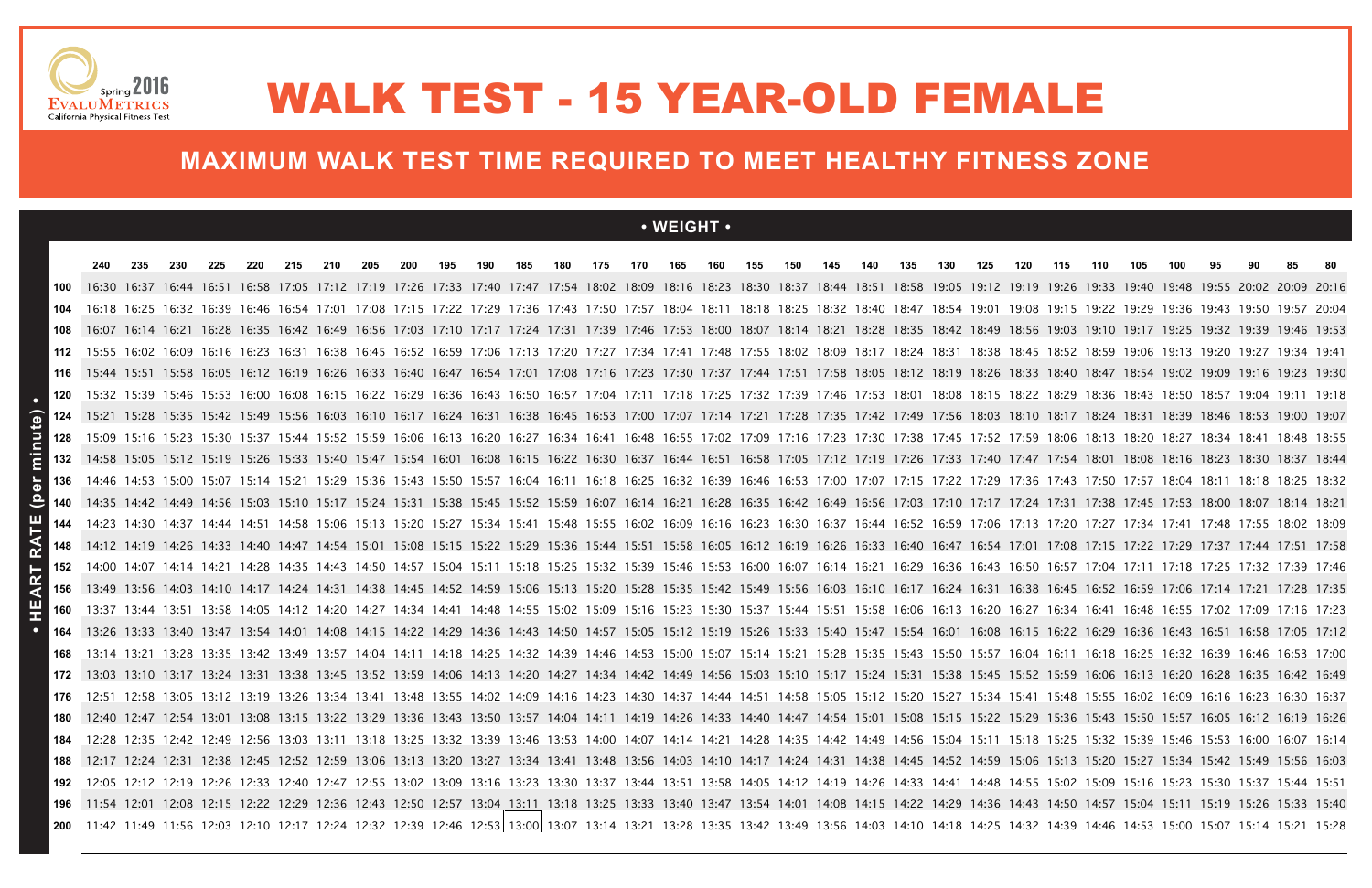#### **• WEIGHT •**

|                | 240 | 235                                                                                                                                                                                                               | 230 | 225 | 220 | 215 | 210 | 205 | 200 | 195 | 190 | 185 | 180 | 175 | 170 | 165 | 160 | 155 | 150 | 145 | 140 | 135 | 130 | 125 | 120 | 115 | 110 | 105 | 100 | 95 | 90 | 85 | -80 |
|----------------|-----|-------------------------------------------------------------------------------------------------------------------------------------------------------------------------------------------------------------------|-----|-----|-----|-----|-----|-----|-----|-----|-----|-----|-----|-----|-----|-----|-----|-----|-----|-----|-----|-----|-----|-----|-----|-----|-----|-----|-----|----|----|----|-----|
|                |     | 16:31 16:38 16:45 16:53 17:00 17:07 17:14 17:21 17:28 17:35 17:42 17:49 17:56 18:03 18:10 18:17 18:24 18:31 18:38 18:46 18:53 19:00 19:07 19:14 19:21 19:28 19:42 19:42 19:49 19:56 20:03 20:10 20:17             |     |     |     |     |     |     |     |     |     |     |     |     |     |     |     |     |     |     |     |     |     |     |     |     |     |     |     |    |    |    |     |
|                |     | 16:20 16:27 16:34 16:41 16:48 16:55 17:02 17:09 17:16 17:23 17:30 17:38 17:45 17:52 17:59 18:06 18:13 18:20 18:27 18:34 18:41 18:48 18:55 19:02 19:09 19:16 19:24 19:31 19:38 19:45 19:52 19:59 20:06             |     |     |     |     |     |     |     |     |     |     |     |     |     |     |     |     |     |     |     |     |     |     |     |     |     |     |     |    |    |    |     |
|                |     | 16:08 16:15 16:22 16:22 16:29 16:37 16:44 16:51 16:58 17:05 17:12 17:19 17:26 17:33 17:40 17:47 17:54 18:01 18:08 18:15 18:23 18:30 18:37 18:44 18:51 18:58 19:05 19:12 19:19 19:26 19:33 19:40 19:47 19:54       |     |     |     |     |     |     |     |     |     |     |     |     |     |     |     |     |     |     |     |     |     |     |     |     |     |     |     |    |    |    |     |
| 112            |     | 15:57 16:04 16:11 16:18 16:25 16:32 16:39 16:46 16:53 17:00 17:07 17:15 17:22 17:29 17:36 17:43 17:50 17:57 18:04 18:11 18:18 18:25 18:32 18:39 18:46 18:53 19:01 19:08 19:15 19:22 19:22 19:26 19:43             |     |     |     |     |     |     |     |     |     |     |     |     |     |     |     |     |     |     |     |     |     |     |     |     |     |     |     |    |    |    |     |
| 116            |     | 15:45 15:52 15:59 16:06 16:14 16:21 16:28 16:35 16:42 16:49 16:56 17:03 17:10 17:17 17:24 17:31 17:38 17:45 17:52 18:00 18:07 18:14 18:21 18:28 18:35 18:42 18:56 19:03 19:10 19:17 19:24 19:31                   |     |     |     |     |     |     |     |     |     |     |     |     |     |     |     |     |     |     |     |     |     |     |     |     |     |     |     |    |    |    |     |
|                |     | 15:34 15:41 15:48 15:55 16:02 16:09 16:16 16:23 16:30 16:37 16:44 16:52 16:59 17:06 17:13 17:20 17:27 17:34 17:41 17:48 17:55 18:02 18:09 18:16 18:23 18:30 18:38 18:45 18:52 18:59 19:06 19:13 19:20             |     |     |     |     |     |     |     |     |     |     |     |     |     |     |     |     |     |     |     |     |     |     |     |     |     |     |     |    |    |    |     |
| 124            |     | 15:22 15:29 15:36 15:43 15:51 15:58 16:05 16:12 16:19 16:26 16:33 16:40 16:47 16:54 17:01 17:08 17:15 17:22 17:29 17:37 17:44 17:51 17:58 18:05 18:12 18:19 18:26 18:33 18:40 18:47 18:54 19:01 19:08             |     |     |     |     |     |     |     |     |     |     |     |     |     |     |     |     |     |     |     |     |     |     |     |     |     |     |     |    |    |    |     |
| minute)<br>128 |     | 15:11 15:18 15:25 15:32 15:39 15:46 15:53 16:00 16:07 16:14 16:21 16:29 16:36 16:43 16:50 16:57 17:04 17:11 17:18 17:25 17:32 17:39 17:46 17:53 18:00 18:07 18:14 18:22 18:29 18:36 18:43 18:50 18:57             |     |     |     |     |     |     |     |     |     |     |     |     |     |     |     |     |     |     |     |     |     |     |     |     |     |     |     |    |    |    |     |
|                |     | 14:59 15:06 15:13 15:20 15:28 15:35 15:42 15:49 15:56 16:03 16:10 16:17 16:24 16:31 16:38 16:45 16:52 16:59 17:06 17:14 17:21 17:28 17:42 17:42 17:49 17:56 18:03 18:10 18:17 18:24 18:31 18:38 18:45             |     |     |     |     |     |     |     |     |     |     |     |     |     |     |     |     |     |     |     |     |     |     |     |     |     |     |     |    |    |    |     |
| (per           |     | 14:48 14:55 15:02 15:09 15:16 15:23 15:30 15:37 15:44 15:51 15:58 16:05 16:13 16:20 16:27 16:34 16:41 16:48 16:55 17:02 17:09 17:16 17:23 17:30 17:37 17:44 17:51 17:59 18:06 18:13 18:20 18:27 18:34             |     |     |     |     |     |     |     |     |     |     |     |     |     |     |     |     |     |     |     |     |     |     |     |     |     |     |     |    |    |    |     |
|                |     | 14:36 14:43 14:50 14:57 15:05 15:12 15:19 15:26 15:33 15:40 15:47 15:54 16:01 16:08 16:15 16:22 16:29 16:36 16:43 16:51 16:58 17:05 17:12 17:19 17:26 17:33 17:40 17:47 17:54 18:01 18:08 18:15 18:22             |     |     |     |     |     |     |     |     |     |     |     |     |     |     |     |     |     |     |     |     |     |     |     |     |     |     |     |    |    |    |     |
| 믹<br>144       |     | 14:25 14:32 14:39 14:46 14:53 15:00 15:07 15:14 15:21 15:28 15:35 15:42 15:50 15:57 16:04 16:11 16:18 16:25 16:32 16:39 16:46 16:53 17:00 17:07 17:14 17:21 17:28 17:36 17:43 17:50 17:57 18:04 18:11             |     |     |     |     |     |     |     |     |     |     |     |     |     |     |     |     |     |     |     |     |     |     |     |     |     |     |     |    |    |    |     |
|                |     | 14:13 14:20 14:27 14:34 14:42 14:49 14:56 15:03 15:10 15:17 15:24 15:31 15:38 15:45 15:52 15:59 16:06 16:13 16:20 16:28 16:35 16:42 16:49 16:56 17:03 17:10 17:17 17:24 17:31 17:38 17:19 17:38 17:45 17:52 17:59 |     |     |     |     |     |     |     |     |     |     |     |     |     |     |     |     |     |     |     |     |     |     |     |     |     |     |     |    |    |    |     |
|                |     | 14:02 14:09 14:16 14:23 14:30 14:37 14:44 14:51 14:58 15:05 15:12 15:19 15:27 15:34 15:41 15:48 15:55 16:02 16:09 16:16 16:23 16:30 16:37 16:44 16:51 16:58 17:05 17:13 17:20 17:27 17:34 17:41 17:48             |     |     |     |     |     |     |     |     |     |     |     |     |     |     |     |     |     |     |     |     |     |     |     |     |     |     |     |    |    |    |     |
| d.             |     | 13:50 13:57 14:04 14:11 14:19 14:26 14:33 14:40 14:47 14:54 15:01 15:08 15:15 15:22 15:29 15:36 15:43 15:50 15:57 16:05 16:12 16:19 16:26 16:33 16:40 16:47 16:54 17:01 17:08 17:15 17:22 17:29 17:36             |     |     |     |     |     |     |     |     |     |     |     |     |     |     |     |     |     |     |     |     |     |     |     |     |     |     |     |    |    |    |     |
| 160            |     | 13:39 13:46 13:53 14:00 14:07 14:14 14:21 14:28 14:35 14:42 14:49 14:56 15:04 15:11 15:18 15:25 15:32 15:39 15:46 15:53 16:00 16:07 16:14 16:21 16:28 16:35 16:42 16:57 17:04 17:11 17:18 17:25                   |     |     |     |     |     |     |     |     |     |     |     |     |     |     |     |     |     |     |     |     |     |     |     |     |     |     |     |    |    |    |     |
|                |     | 13:27 13:34 13:41 13:48 13:56 14:03 14:10 14:17 14:24 14:31 14:38 14:45 14:52 14:59 15:06 15:13 15:20 15:27 15:34 15:49 15:56 16:03 16:10 16:17 16:24 16:31 16:38 16:45 16:52 16:59 17:06 17:13                   |     |     |     |     |     |     |     |     |     |     |     |     |     |     |     |     |     |     |     |     |     |     |     |     |     |     |     |    |    |    |     |
|                |     | 13:16 13:23 13:30 13:37 13:44 13:51 13:58 14:05 14:12 14:19 14:26 14:33 14:41 14:48 14:55 15:02 15:09 15:16 15:23 15:30 15:37 15:44 15:51 15:58 16:05 16:12 16:19 16:27 16:34 16:41 16:48 16:55 17:02             |     |     |     |     |     |     |     |     |     |     |     |     |     |     |     |     |     |     |     |     |     |     |     |     |     |     |     |    |    |    |     |
| 172            |     | 13:04 13:11 13:18 13:25 13:32 13:40 13:47 13:54 14:01 14:08 14:15 14:22 14:29 14:36 14:43 14:50 14:57 15:04 15:11 15:18 15:26 15:33 15:40 15:47 15:54 16:01 16:08 16:15 16:22 16:29 16:36 16:43 16:50             |     |     |     |     |     |     |     |     |     |     |     |     |     |     |     |     |     |     |     |     |     |     |     |     |     |     |     |    |    |    |     |
| 176            |     | 12:53 13:00 13:07 13:14 13:21 13:28 13:35 13:42 13:49 13:56 14:03 14:10 14:18 14:25 14:32 14:46 14:53 15:00 15:07 15:14 15:21 15:28 15:43 15:49 15:56 16:04 16:11 16:18 16:25 16:32 16:39                         |     |     |     |     |     |     |     |     |     |     |     |     |     |     |     |     |     |     |     |     |     |     |     |     |     |     |     |    |    |    |     |
|                |     | 12:41 12:48 12:55 13:02 13:09 13:17 13:24 13:31 13:38 13:45 13:52 13:59 14:06 14:13 14:20 14:27 14:34 14:41 14:48 14:55 15:03 15:10 15:17 15:24 15:31 15:38 15:45 15:52 15:59 16:06 16:13 16:20 16:27             |     |     |     |     |     |     |     |     |     |     |     |     |     |     |     |     |     |     |     |     |     |     |     |     |     |     |     |    |    |    |     |
|                |     | 12:30 12:37 12:44 12:51 12:58 13:05 13:12 13:19 13:26 13:33 13:40 13:47 13:55 14:02 14:09 14:16 14:23 14:30 14:37 14:44 14:51 14:58 15:05 15:12 15:19 15:26 15:33 15:41 15:48 15:55 16:02 16:09 16:16             |     |     |     |     |     |     |     |     |     |     |     |     |     |     |     |     |     |     |     |     |     |     |     |     |     |     |     |    |    |    |     |
|                |     | 12:18 12:25 12:32 12:39 12:46 12:54 13:01 13:08 13:15 13:22 13:29 13:36 13:43 13:50 13:57 14:04 14:11 14:18 14:25 14:40 14:47 14:54 15:01 15:08 15:15 15:22 15:22 15:36 15:43 15:50 15:57 16:04                   |     |     |     |     |     |     |     |     |     |     |     |     |     |     |     |     |     |     |     |     |     |     |     |     |     |     |     |    |    |    |     |
| 192            |     | 12:07 12:14 12:21 12:28 12:35 12:42 12:49 12:56 13:03 13:10 13:17 13:24 13:32 13:39 13:46 13:53 14:00 14:07 14:14 14:21 14:28 14:35 14:49 14:56 15:03 15:10 15:17 15:25 15:32 15:39 15:46 15:53                   |     |     |     |     |     |     |     |     |     |     |     |     |     |     |     |     |     |     |     |     |     |     |     |     |     |     |     |    |    |    |     |
|                |     | 11:55 12:02 12:09 12:16 12:23 12:31 12:38 12:45 12:52 12:59 13:06 13:13 13:20 13:27 13:34 13:41 13:48 13:55 14:02 14:09 14:17 14:24 14:31 14:38 14:45 14:52 14:59 15:06 15:13 15:20 15:27 15:34 15:41             |     |     |     |     |     |     |     |     |     |     |     |     |     |     |     |     |     |     |     |     |     |     |     |     |     |     |     |    |    |    |     |
|                |     | 11:44 11:51 11:58 12:05 12:12 12:19 12:26 12:33 12:40 12:47 12:54 13:01 13:08 13:16 13:23 13:30 13:37 13:44 13:51 13:58 14:05 14:12 14:19 14:26 14:33 14:40 14:47 14:54 15:02 15:09 15:16 15:23 15:30             |     |     |     |     |     |     |     |     |     |     |     |     |     |     |     |     |     |     |     |     |     |     |     |     |     |     |     |    |    |    |     |





## WALK TEST - 14 YEAR-OLD FEMALE